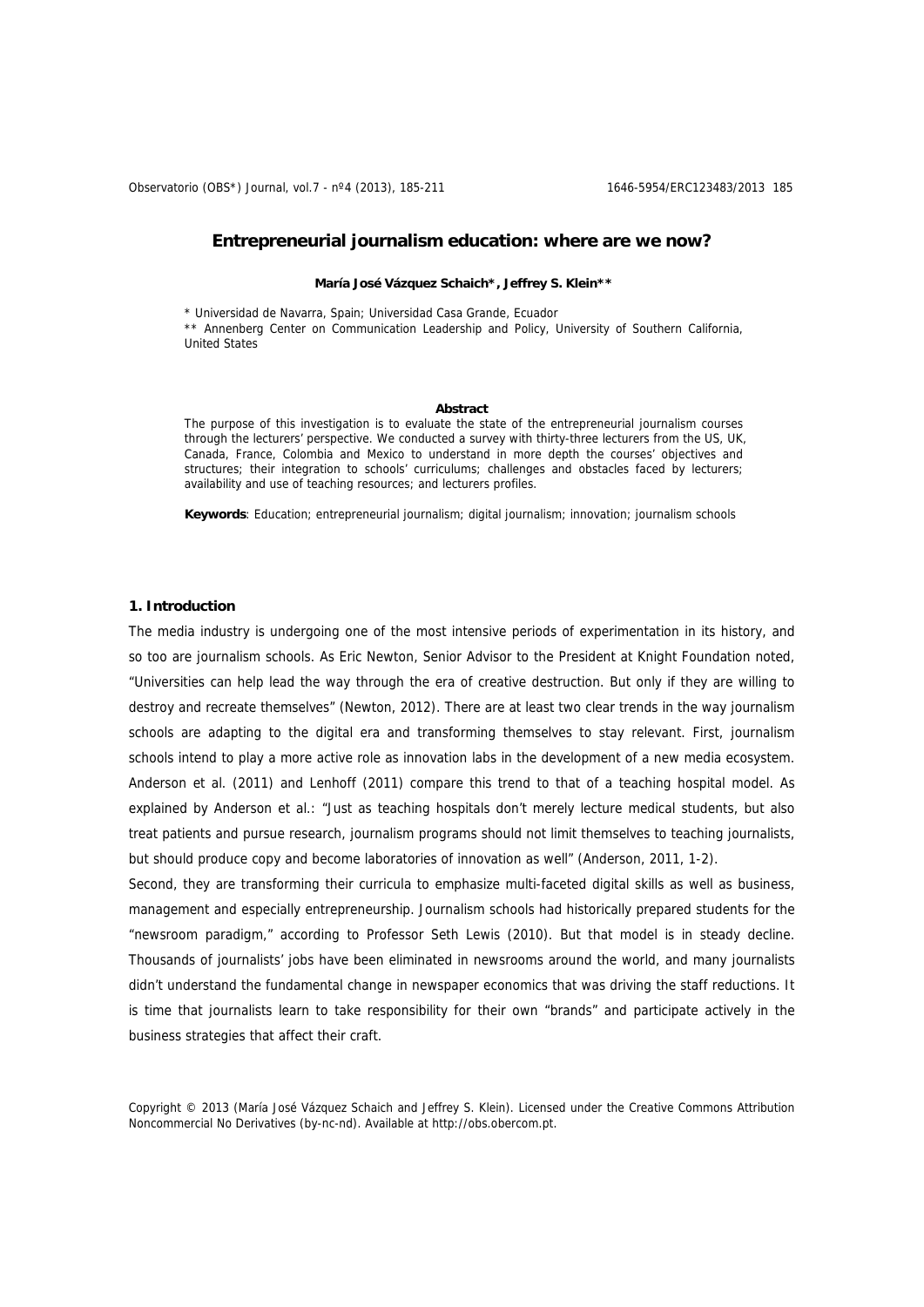The "newsroom paradigm" isolated journalists from the business side of the companies they worked in, and from the basic notions of economic value creation for their organizations, something that many media management scholars such as Alfonso Nieto (1973, p. 103) have been warning about for some time: that the traditional "wall" between editorial and management kept journalists from understanding and participating in strategic issues affecting the future of their business. Robert G. Picard recently referred to this matter as "the biggest mistake of journalism professionalism" (2010), and Geneva Overhaulser, former journalist and current director of the journalism school at USC Annenberg School of Communication & Journalism claimed that this "wall" had "bad effects" on journalists and got them "disengaged" from the audience (The Paley Center for Media, 2010). In that respect, John Harris, editor in chief of The Politico and Politico.com recently called upon students and educators to embrace the conception of journalists as "free agents" and "individual value creators": "You the journalist are the franchise, what value do you bring and how transferable is that value?" (The Paley Center, 2010).

The current turmoil in the industry is making that point even more clear. According to Stephen Shepard, dean of the CUNY Graduate School of Journalism, "it came to be recognized that journalists needed to play more of a role in the future of their enterprises" (as cited in Benkoil, 2010). In this context, journalism schools are responding by integrating multimedia and digital and technological skills to the curriculums, but also by enhancing their students' understanding of the business side of news and the economics of the digital landscape.

Although media management courses are not new for many schools, what might change is the reason why they are relevant to journalism students now, their focus, and more importantly what is also new is the growing introduction of entrepreneurial journalism courses. Given the precarious labor market, and the low barriers to entry in the digital world, entrepreneurship skills will enable graduates to create their own jobs and create value in new and transforming legacy media organizations.

In Latin America, Europe but especially in the US, the number of journalism schools offering entrepreneurial education at the graduate and undergraduate level is growing steadily (Breiner, 2013; Glenn, 2013; Anderson, 2011; Benkoil, 2010), and scholars already started studying the courses' potential advantages for journalism curriculums, students and professionals (Baines and Kennedy, 2010; Hunter and Nel, 2011; Ferrier, 2011).

On January 2010 about thirty educators participated on a conference call organized by Jeff Jarvis, director of the Tow-Knight Center for Entrepreneurial Journalism, to discuss how they implemented entrepreneurial courses in their journalism schools. According to Jarvis (2010), all participants agreed on the idea that students today need to "understand the economics of news" and that "it's important to bring entrepreneurship to the industry" but there were different approaches, for example, regarding the focus of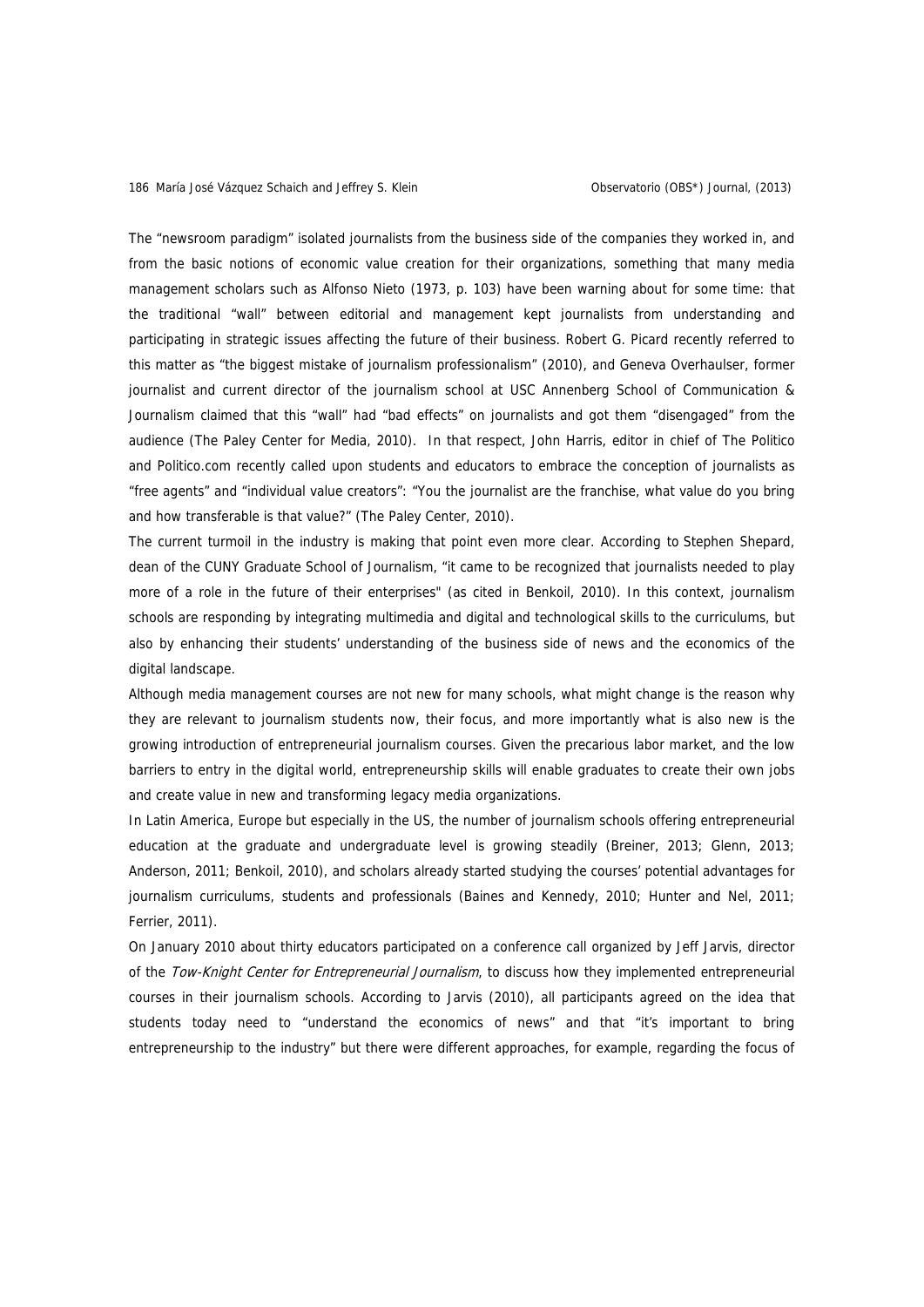the entrepreneurial training they should translate to students: new venture oriented vs. concentrating on fostering innovation and entrepreneurship on legacy media companies. Even the highly regarded and traditionally staid academic institution, Columbia University Graduate School of Journalism, now has a required half-course for all master's candidates entitled "the business of journalism (which has been taught by one of the authors).

For this study we intended to assess the evolution of entrepreneurial journalism courses and programs through the lecturer's perspective: lessons learned; courses' characteristics; relevance of the courses; main obstacles and challenges faced; how these contents fit into the schools' curriculums; and lecturers' backgrounds.

# **2. Method**

We first comprised an extensive list of institutions at the international level offering entrepreneurial skills to journalism professionals, graduate and undergraduate students. To select the participants we analyzed past entrepreneurial journalism lecturers' gatherings, asked lecturers for referrals and conducted several searches on the Internet, in books and in articles related to the topic. The list included journalism schools and institutions from US, UK, Canada, France, Colombia and Mexico. We sent sixty-five digital surveys and got thirty-three responses back (21 from the US; 8 from the UK; 1 from France; 1 from Canada; 1 from Colombia; and 1 from Mexico). The online survey was sent to participants using Google Forms. Please see the full list of respondents and their affiliations in the following blog:

http://entrepreneurialjournalismedu.wordpress.com/

The survey was divided into six sections: Each section was comprised of a set of open and closed questions:

- Course/program objectives
- Course/program structure
- Teaching resources
- Collaborations
- Lessons learned
- Lecturer profile

This paper presents a general picture of lecturers' insights for every section listed. For most of the openended questions we conducted a content analysis of responses in order to identify certain categories and determine which topics are most frequently discussed.. In addition, some answers are exerpted here to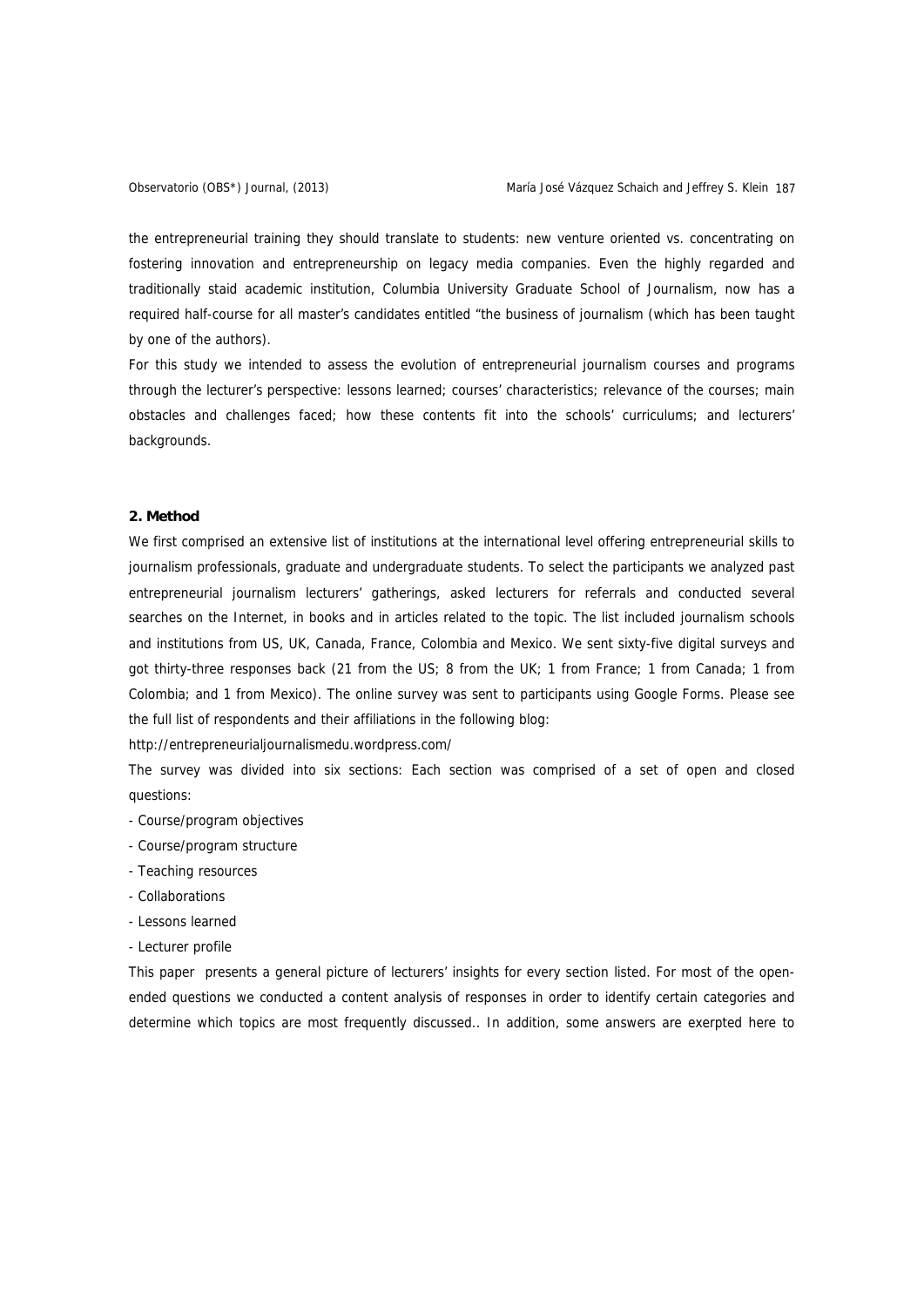provide context, but we recommend readers refer to the full answers available online to get more detailed information about each course/program individually<sup>[1](#page-3-0)</sup>.

#### **3. Basic characteristics of the respondents and their courses**

# **3.1 Time teaching entrepreneurial journalism**

Given that most of the pioneers in entrepreneurial journalism education participated in this study, we gained an approximate idea about the time these courses have been offered. More than half, 55% of the lecturers, answered they have been teaching these skills for "three to four years"; 29% responded "more than five years"; and 16% for "one to two years". From the nine lecturers surveyed who have been teaching for more than five years, four teach in the US, four in the UK and one teaches in Colombia. So these courses are a relatively new phenomena.

# **3.2. Courses' basic characteristics**

**Graduate/Undergraduate**. We asked lecturers if their courses are aimed at graduate, undergraduate or professionals (respondents were allowed to select more than one option). Not surprisingly, results show that most of the courses are aimed at graduate students. Entrepreneurial journalism courses emerged at the graduate level because of the urgency to train journalists who are seeking a new career path or coping with the changes in the industry.

**Elective/Required**. The majority of courses are still elective (14 mentions), but it's important to explain that the category "other" (see Figure 1) groups for example, professional training programs or MA and certificates exclusively focused on entrepreneurial journalism (explanations and comments can be found in the online survey), so probably these could also be considered "required".





**Average class size**. We asked lecturers about the average class size. Responses in this subsection were varied, probably because they are dependent on the specific courses' characteristics (e.g. graduate or undergraduate). For this reason we decided to analyze range frequencies instead of calculating a general average. Results showed that most of the lecturers (22 mentions) provided a number in the range between 10 and 20 students average per class.

<span id="page-3-0"></span><sup>&</sup>lt;sup>1</sup> Please refer to the online survey: http://entrepreneurialjournalismedu.wordpress.com/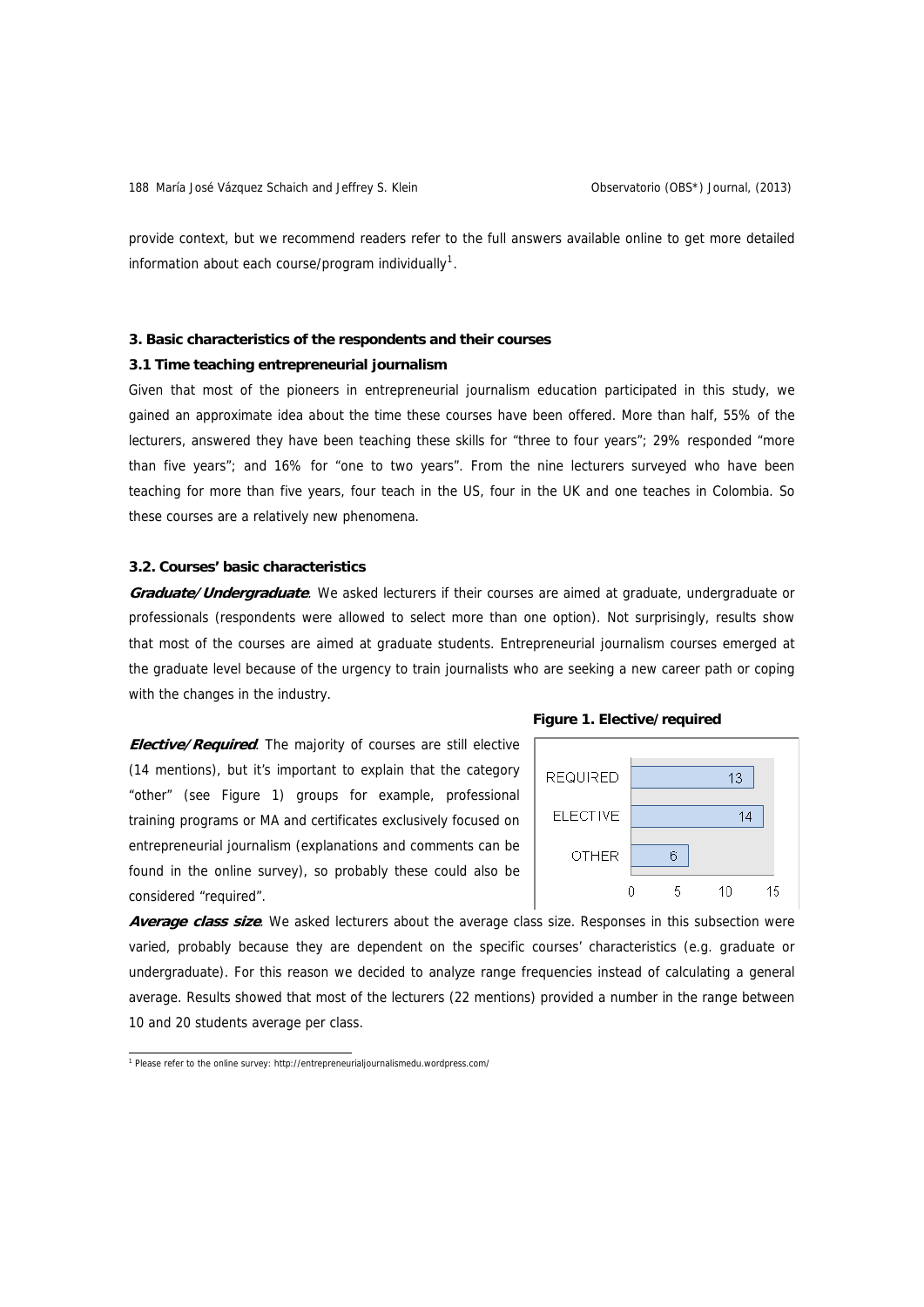# **4. Results**

# **4.1 Course/program objectives**

This section explores the objectives and focus of the programs and courses in entrepreneurial journalism. Why teach entrepreneurial journalism. First, we asked lecturers why they consider it important to integrate entrepreneurial skills with journalism education. Through the content analysis of responses to this open-ended question we were able to identify six distinct categories of reasons. The first two categories showed in Figure 2 are related to entrepreneurship as a function of the market and the focus is in the economic function of the entrepreneur, or what happens in the market when entrepreneurs act. The rest of the categories tend to focus on entrepreneurship as a process: how entrepreneurs act and create new ventures, and the focus is on the process of identifying and exploiting opportunities.



## **Figure 2. Why is it important to teach entrepreneurial skills to journalists?**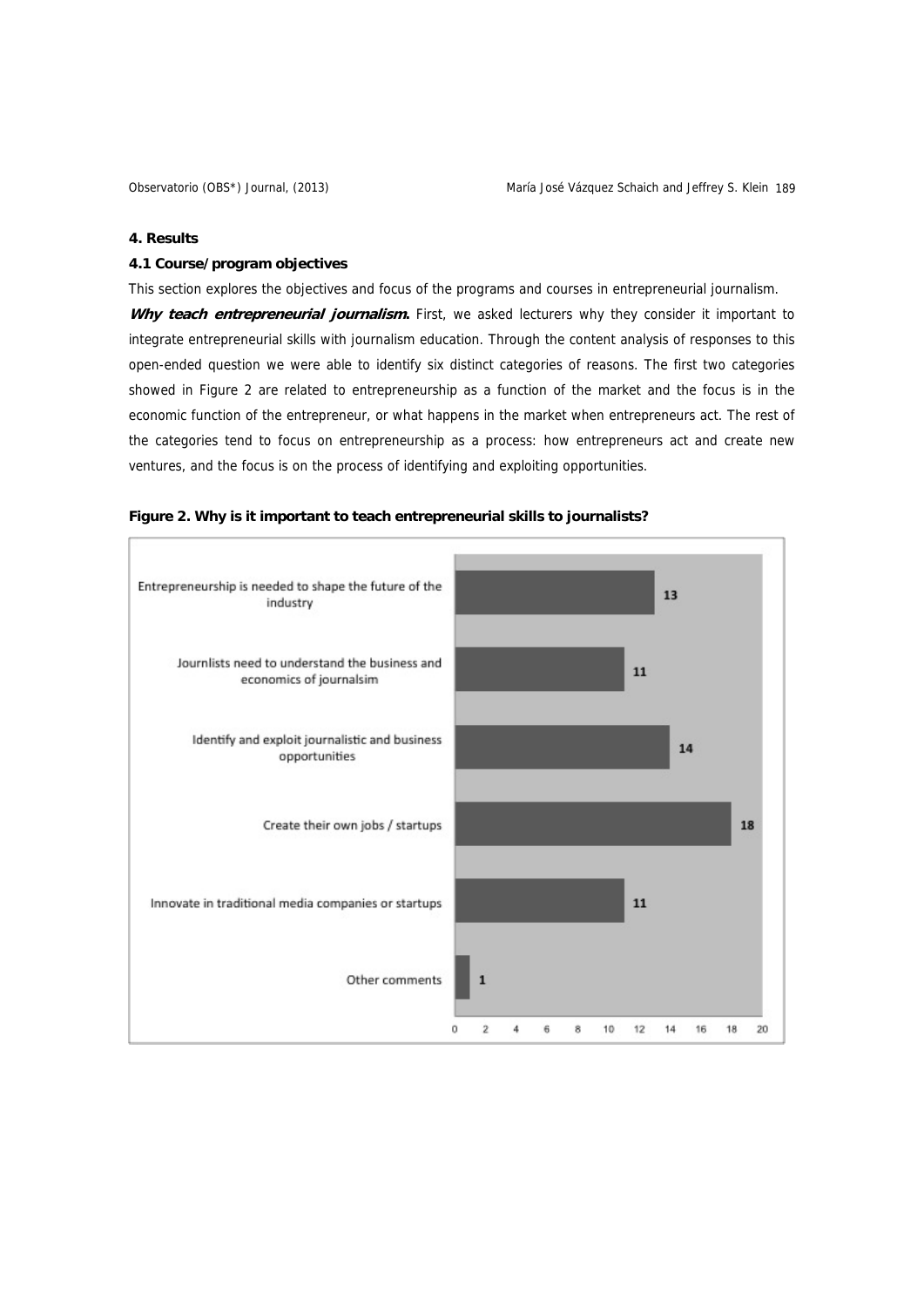One of the important reasons discussed by lecturers is that **an entrepreneurial attitude is needed to shape the future of an industry in transformation**. The concept was discussed by 13 out of 33 (although is fair to say that it's also implicit in most of the responses). According to David Westphal, entrepreneurial skills foster the needed cultural change in the media industry: "It's important because the news culture of the last few decades has been anti-entrepreneurial. So these courses amount to almost an antidote for long-established cultures."

The next concept or category that was also widely mentioned throughout the study (in this question by 11 out of 33 lecturers) is fairly basic but not always welcomed: **it's an imperative in the new digital landscape for journalists to deeply understand the business and economics of journalism**. This is, for most of the respondents, an essential cultural change that we believe professionals should embrace in order to confront the disruption of the industry and foster change and innovation. Another related issue mentioned several times—and that will be individually discussed in following sections—is that this understanding of the business is essential for journalists working not only as individual entrepreneurs, but also for journalists working in established media organizations or established startups. This is also related to the first category of responses of this section (the whole industry needs an entrepreneurial mindset to shape its future). As Leslie Walker explains, "News media business models have been massively disrupted, and must be reinvented for the digital age. Now more than ever journalism students need greater understanding of the business side of media and news. Even if they don't start their own news ventures, tomorrow's graduates likely will be involved in intrapreneurial initiatives for media companies".

This leads us to another related concept (mentioned by 14 out of 33 lecturers) widely discussed in this section: **journalists need the skills to exploit the opportunities arising from the digital landscape and the low barriers to entry**. One important concept examined in this category of responses is, as explained by James Breiner, that opportunities that arise for entrepreneurs in the digital landscape are not only business opportunities but also journalistic opportunities: "Journalists have an opportunity to fill the gaps left by traditional media, which are cutting staff and coverage. There is a business and a journalistic opportunity here. The journalistic opportunity is to identify niches of reader interest not being adequately served by mass media now, and there are many: environment, education, local business, gender, local culture and language, local data, cultural coverage... the list is virtually infinite. The business opportunity is to create a community that will be attractive to both users of the community and those who want to reach that community. Beyond advertising, other possibilities for monetizing a community are direct sales of products, sale of specialized information, consulting in communication, and membership (members will often pay much more than subscribers), events and foundations, to name a few. The course is necessary because most journalists who launch a product on the web lack basic business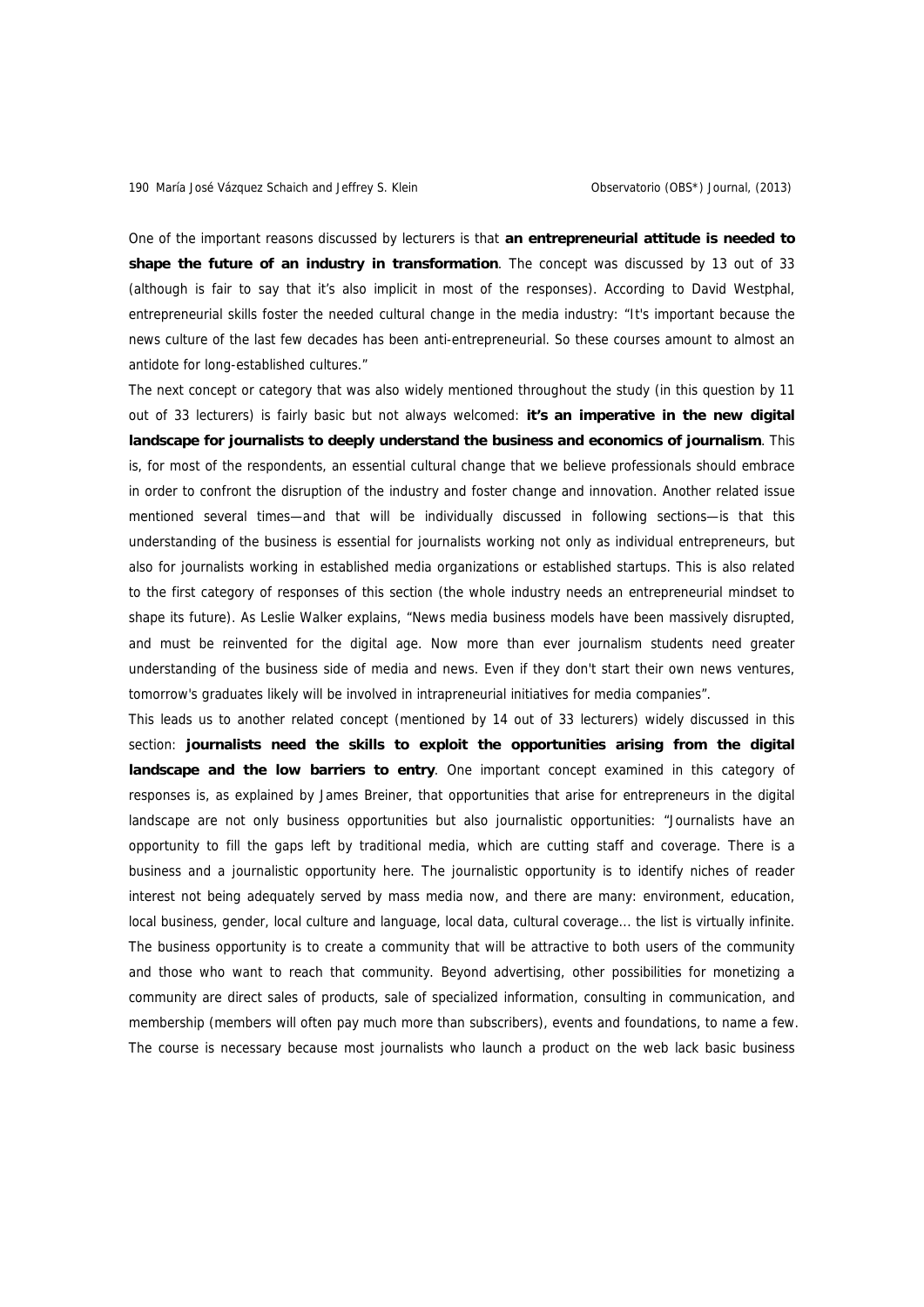skills, such as identifying a target audience, creating marketing to attract the target audience, developing various ways to monetize the attention on the web and so on".

The next **two categories** of responses were implicitly and explicitly mentioned and discussed above, and emerge together several times in the responses. The first category (mentioned by 18 out of 33) groups responses affirming that **entrepreneurial skills (and the ability to identify and exploit opportunities discussed above) prepare students to create their own jobs**. This is particularly relevant in a context of massive layoffs in the industry and shrinking media operations. Tim McGuire accentuated the idea of the changing labor market: "Most of the jobs they will occupy during their career don't exist right now."

In the second category (mentioned by 11 out of 33) we grouped responses related to the idea **that entrepreneurial skills are also essential for professionals to work in transforming media companies and new media startups that already require journalists to participate in intrapreneurial projects and embrace an entrepreneurial mindset**.

**Teaching focus.** Next we explored two issues related to the focus of the courses/programs. First, if teaching is centered in new venture creation or intrapreneurship (that is, entrepreneurship in established organizations or corporate entrepreneurship); and second, if teaching is targeted to to non-journalism students. 73% (24) of the lecturers teach in courses/programs that are focused on both, new ventures entrepreneurship and intrapreneurship (entrepreneurship in established organizations); 21% (8) in courses focused exclusively on new ventures; and none in courses exclusively focused on intrapreneurship.

Whether entrepreneurship is an activity related exclusively to new venture creation or within existing firms is a common topic in academic entrepreneurship literature. Consistent with what was discussed in the first section of this study, we found that a majority of the lecturers tend to address both approaches to entrepreneurship. Results show a conception of entrepreneurship more focused on creating and exploiting opportunities, regardless of the context where this activity takes place.

Then, we examined whether the courses are open to non-journalism students. The results show that 22 out of 33 lecturers (69%) integrate non-journalism students into their courses. In fact, some courses/programs are centered on entrepreneurship in media as a whole, including journalism. An example is the Center for Digital Media Entrepreneruship at Syracuse University, that is open to all students at Newhouse, "junior, seniors, grad students", explained Sean Branagan, director of the Center: "My course is broader than just entrepreneurship in journalism; we include all professional disciplines in the school and believe that this adds to the strength and vibrancy of the teams, the ideas, and business."

**Unique characteristics of entrepreneurial journalism.** In this subsection we asked lecturers what is unique about entrepreneurship in journalism and communication as compared to entrepreneurship in other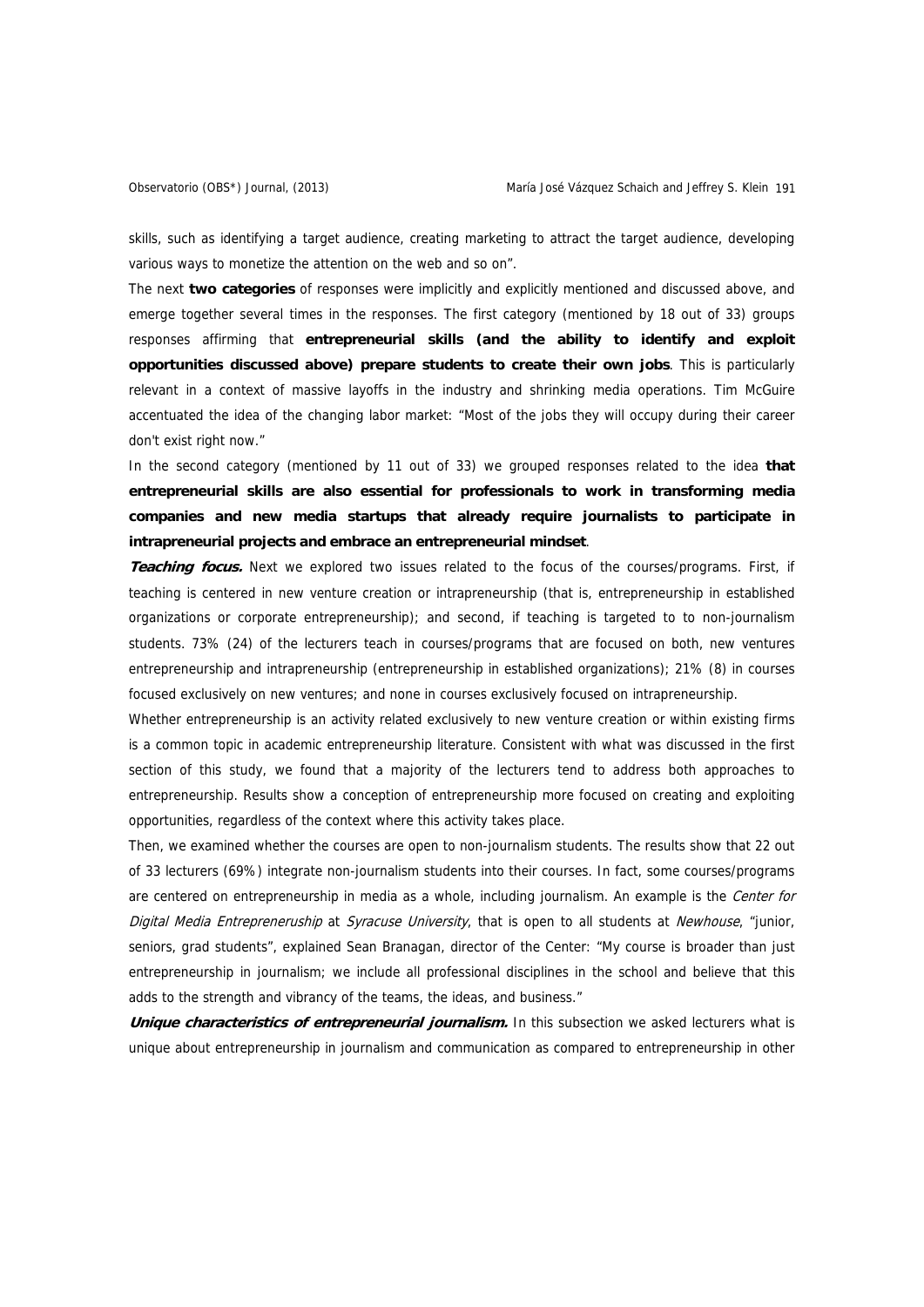businesses. Media management and media economics academic fields have been widely defined by the application of economic and management theory to the unique characteristics of media products, companies and markets. Lecturers in entrepreneurial journalism identify these unique characteristics and treat them as important issues to address, and that should no longer beused as a justification to build a wall between the business and editorial sides of the journalistic work. In fact, lecturers and entrepreneurial journalists tend to argue that these barriers were detrimental for the industry and got journalists disengaged from their audiences.

Through the content analysis of responses to the open-ended question we identified eight categories of responses (see Figure 3).





The first one, mentioned by 12 out of 33 lecturers is related to **the social function, ethics and the public good nature** of media products: "Journalists operate with a sense of mission, and journalism is a service that is broadly considered a public good essential to democracy. In other words, there are externalities involved that are not present in many other industries. The key in teaching entrepreneurship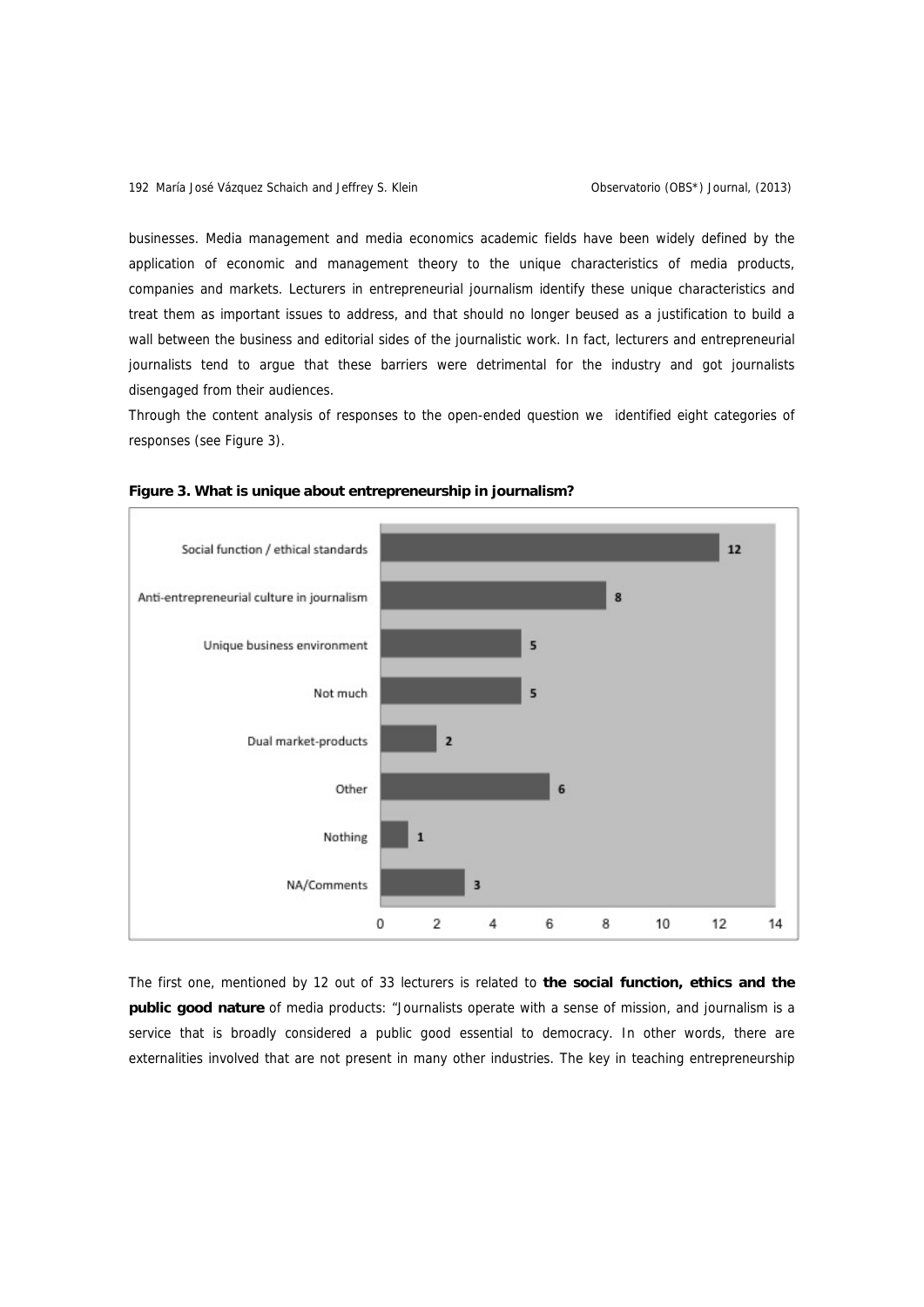may be to explore the nexus of how that sense of mission is supported by a business model, when the two are in conflict and mechanisms for resolving that tension," stated Kelly Toughill.

The second most cited point, by eight out of 33 lecturers (and widely mentioned throughout the study), is the **anti-business culture in journalism and journalism students.** This is, according to entrepreneurial journalism lecturers, a unique characteristic of entrepreneurship in journalism and media as compared to entrepreneurship in other businesses. Ava Seave agrees with this established characterization of the journalism profession: "Journalists in the past didn't worry their pretty little heads about how the business they were working for prospered or didn't. In fact they purposely avoided the business side, afraid it would taint their reporting. This just didn't happen in other businesses or institutions. Even artists were more educated about business than journalists. So this is new". Moreover, Eric Scherer adds that "most of the times" they are even "not motivated by money".

The third most cited idea (mentioned by five out of 33) is that **there are no significant differences between entrepreneurial journalism and entrepreneurship in other industries** or that the differences that exist—some were mentioned along with this answer—don't constitute a big alteration. Moreover, as Figure 3 shows, one lecturer, Alan Mutter, answered that there was nothing unique about it. This is related to what we already explained about the new attitude of entrepreneurial journalists towards the business and commercial side of their operations.

Also five out of 33 lecturers mentioned the **current unique business environment** as a particularity of entrepreneurship in journalism. Regardless of the disruption, the industry has been particularly resistance to change. That leads, according to Ben Compaine, to a "great opportunity" for entrepreneurs "given the slowness of legacy media companies to innovate."

The next idea (mentioned by two lecturers) is also widely identified in media management and media economics academic research fields, and is related to the economic concept **that media industries operate in a dual and even multiple product market (audience, advertisers, producers)**: "They have more than one client", explains Angela Preciado. Although there is much experimentation going on regarding the new revenue streams, this characteristic is still relevant to journalism entrepreneurs. Leslie Walker explains it as follows: "The duality of the business model for most media companies—with both advertisers and readers/producers as customers—is perhaps the biggest differentiator of media ventures from other businesses. That said, the basic principles of entrepreneurship aren't very different."

Under **"others"** we grouped six responses. Lurene Kelley, for example, considers that one particularity of entrepreneurship in journalism comes from the **difficulty to scale journalistic content**: "Entrepreneurial journalism ventures are typically more focused on original content (although not always) and, therefore, can be more difficult to scale. Content development is labor-intensive and expensive. These projects may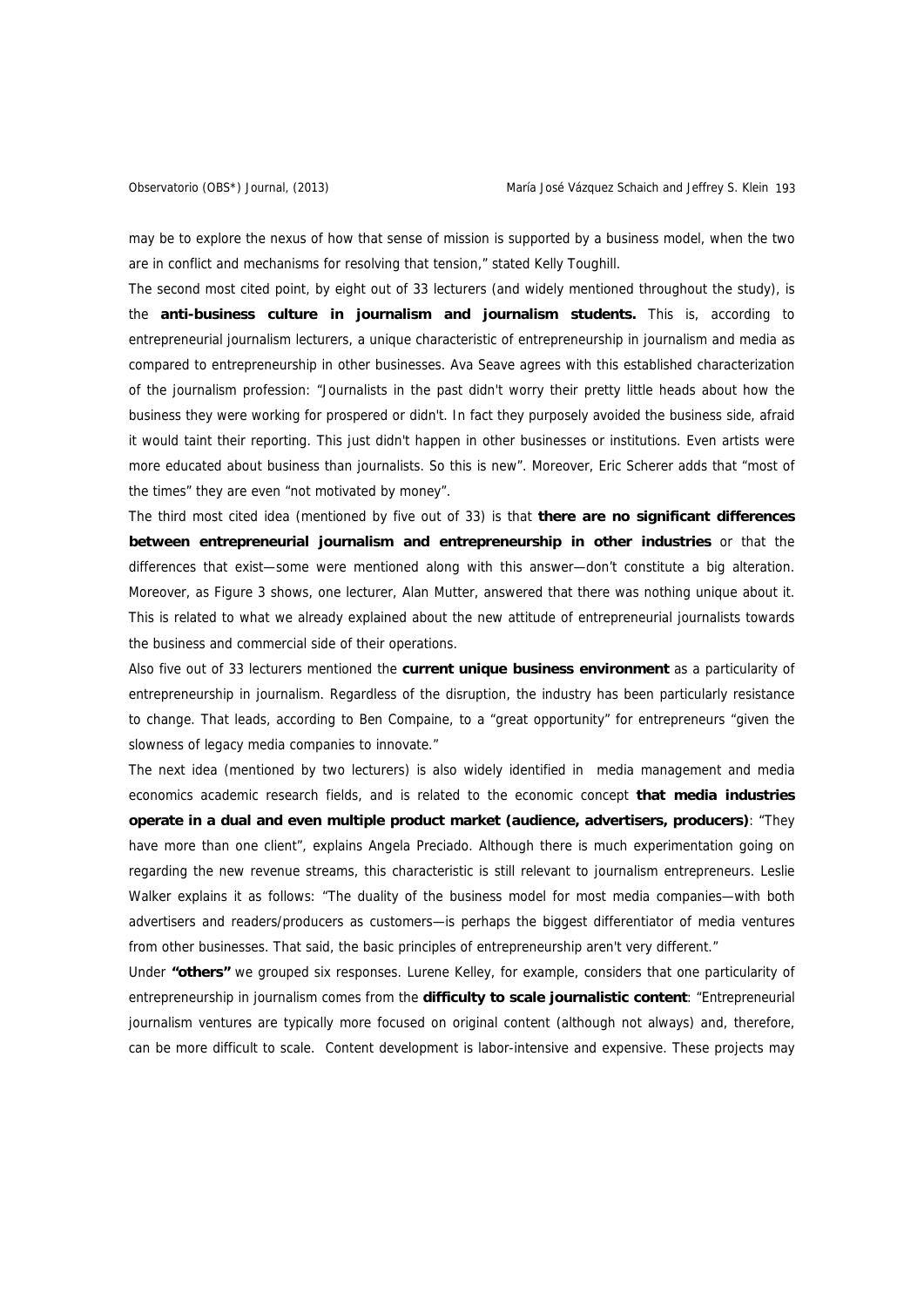also be niche, so scaling these types of projects can be difficult and resource-heavy". Larry Kramer believes that a particularity of entrepreneurship in media and journalism is **that those skills "will matter in any business now**, as every company to some extend has to become a media company" since communication "is at the heart of all the technological changes we are going through." According to Burghardt Tenderich another unique feature about it is that **it is mainly web based**. This means "barriers of entry are low, as are start-up costs". Andy Price referred to **the concept stage** of the entrepreneurial process in journalism: "The proof of concept stage is very easy to reach." Sree Sreenivasan and Annette Naudin reinforced the concept that entrepreneurial journalism should be **"context specific.**" Naudin stated that, "Generic business/entrepreneurship education can be too narrow and focused on core business skills rather than the specifics of media or journalism work. Issues such as social capital, networking capabilities and understanding the characteristics of the industry are key."

**Creating the syllabus in a new field.** In this subsection we analyzed how lecturers managed to create their syllabus in an emergent field characterized by its constant flux; particularly, we ask lecturers if they had any reference to draw from. Only nine out of 32 lectures, 28%, responded that they had a model or referred to the activity of an existing initiative when developing their course. From the lecturers that have been teaching entrepreneurship for more than five years (see above), only two said they "looked at" other courses when creating their syllabus: Francoise Nel and Barbara Rowlands. These lecturers are truly entrepreneurs themselves in forging new academic courses and approaches.

The most cited reference program is the Tow-Knight Center at City University of New York (CUNY), mentioned four times (three by non US lecturers). For example, Barbara Rowlands from City University London explained that although they didn't have a specific model they "looked at" CUNY and other programs in the United States. However, since "the journalism environment is a bit different" in the UK, they have added their "own twist". Other programs/courses in entrepreneurial journalism mentioned once, as models, are the ones in Georgetown University, American University, Penn State, Maryland University, Arizona State University and the Knight Digital Media Center at University of Southern California. Francoise Nel from the *University of Central Lancashire* also expounded that in 2005 he started "drawing principally on the research and activities of the Kauffman Foundation, in general, and the Newspaper Next project at the (now defunct) American Press Institute, in particular." Burghardt Tenderich from USC Annenberg M2E program mentioned non-journalism institutions, the Technology Entrepreneurship course at UC Berkeley Center for Entrepreneurship & Technology: "The adaptation to media was done by the instructor", he added. James Breiner also used a non-journalism resource as one of his sources when he started in 2007 and "tailored much of the material": U.S. Small Business Administration website. Jeff Jarvis from CUNY explained that although when they started they couldn't find an "analog for what we were trying to do in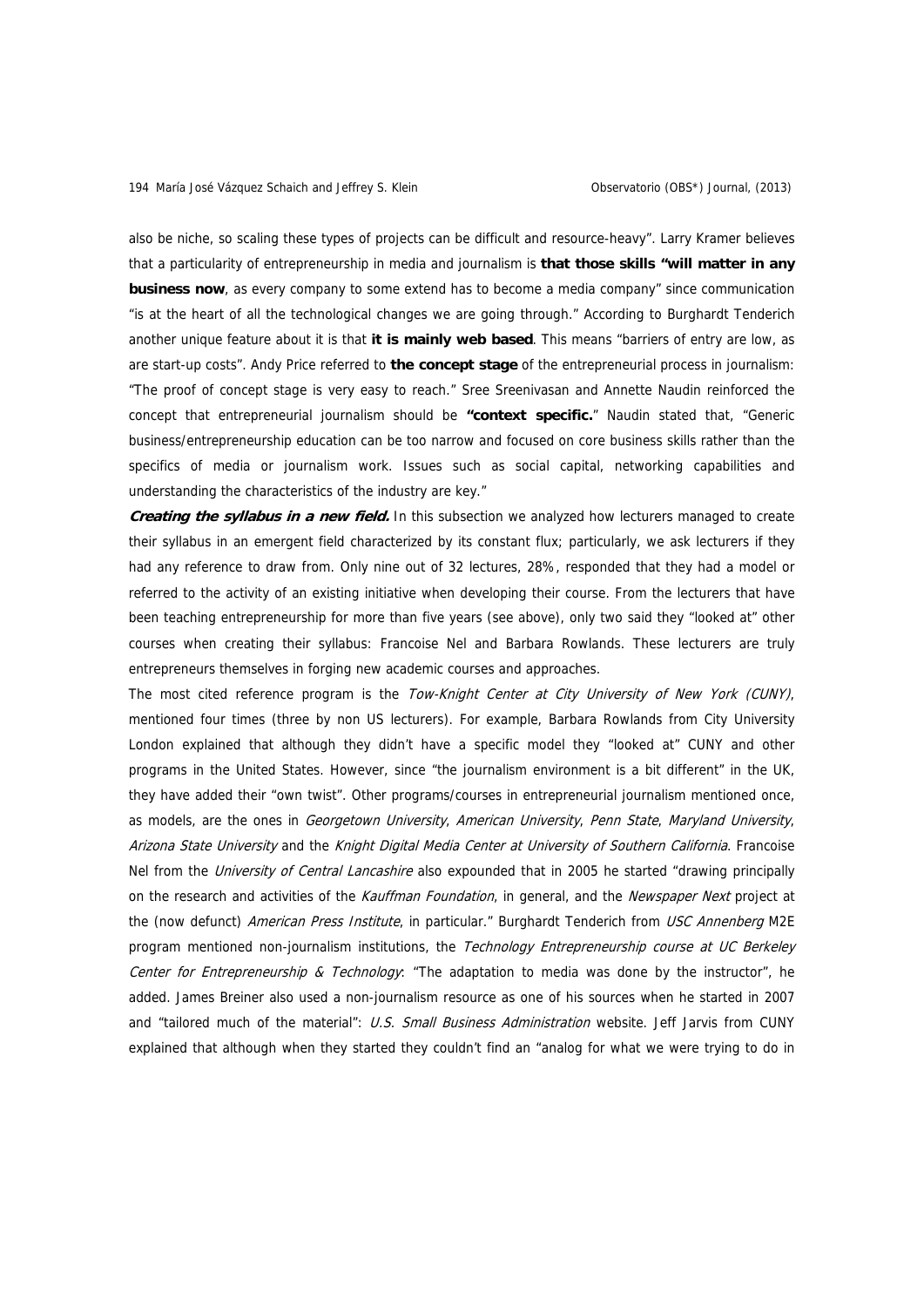entrepreneurial journalism", his colleague at CUNY, Jeremy Caplan, "took valuable lessons" from Columbia's Knight-Bagehot fellowship and MA." David Baines from Newcastle University mentioned a media company that inspired their course focus; he suggested that their syllabus reflects the recent adoption by the BBC (British Broadcasting Corporation) of an entrepreneurial mindset and culture.

# **4.2 Course/program structure**.

In this section we analyze how lecturers translate the class' objectives into practice and the obstacles they found when teaching these skills to journalists.

**Class activities.** By analyzing the available courses' syllabus, reading the available publications and articles on entrepreneurial journalism education, we first identified the most common activities that lecturers use in class and then asked them to select the ones that are part of their syllabus.

# **Table 1. Class' activities**

| Teaching general concepts in entrepreneurship / startups (theory)                  | 29 | 88% |
|------------------------------------------------------------------------------------|----|-----|
| Teaching general concepts in entrepreneurial journalism (theory)                   | 23 | 70% |
| Working with case studies                                                          | 27 | 82% |
| <b>Entrepreneurs guests</b>                                                        | 32 | 97% |
| Other quests                                                                       | 20 | 61% |
| Students write a blog                                                              | 16 | 48% |
| Students work on / create an entrepreneurial project                               | 31 | 94% |
| Students work in entrepreneurial projects for established journalism organizations | 8  | 24% |
| Students pitch a project                                                           | 28 | 85% |
| Students get / compete for seed money                                              | 9  | 27% |

The most common class activity (with 97% participation) in entrepreneurial journalism courses is inviting entrepreneurs-speakers. Several reasons could explain this. First, inviting professionals to share real life experiences with students is a common practice in general business and entrepreneurship courses, especially at the graduate level. Second, the emergence of the entrepreneurial phenomenon is relatively new in journalism; there is much experimentation going on to find the models that will fund journalism and also to discover new career paths for journalists and media professionals in the digital landscape. This implies that everybody is learning almost "in real time" (what works and what doesn't) from each other's experiences, so speakers' insights are most valuable.

As represented in Table 1, project-based learning is the second most common approach. It's important to note that learning-by-doing approaches such as project-based and field-immersion experiences are gaining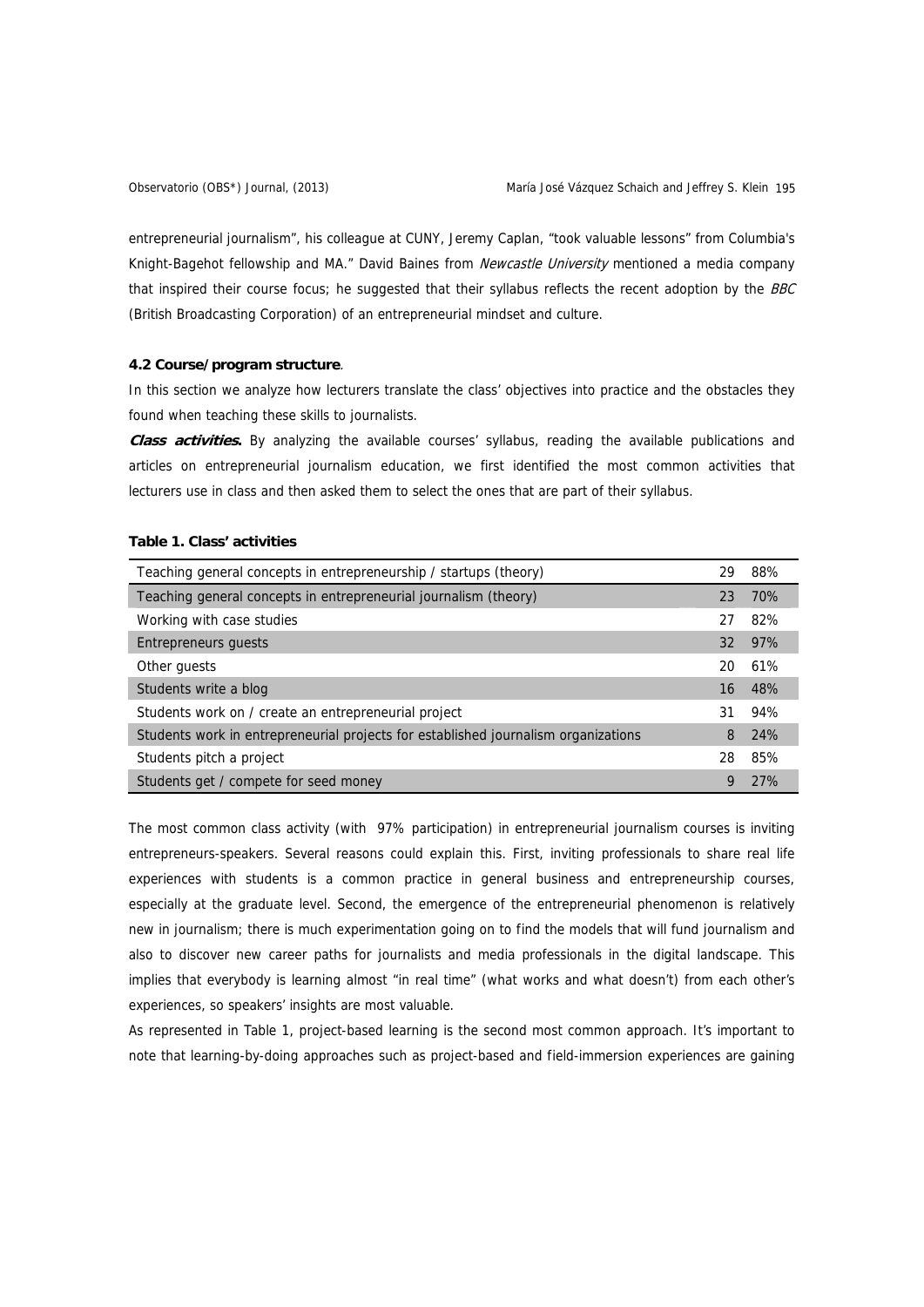more relevance in general entrepreneurship courses, especially in the startups arena. Other frequently selected activities are: working with case studies (82%), teaching general concepts of entrepreneurship (88%) and project pitching (85%).

When asked about additional teaching activities Kelly Toughill mentioned the importance of **business simulation games:** "Our students do one course in the Faculty of Management that is based on a computer simulation of a start up." Barbra Rowlands and Lurene Kelley discussed the value of **networking activities.** According to Rowlands, they conduct networking evenings with experts: "We have networking evenings - complete with refreshment/beer - where the students, in their start-up groups, mix with 10 or so expert guests. They do poster presentations outlining the progress of their start-ups." Kelley explained that networking with entrepreneurs is "a key component of our class. Most class blog posts involved students meeting entrepreneurs." Mike Fancher conducted an "**interactive public forum** on journalism for jobs this semester in conjunction with a course in participatory journalism. The purpose was to demonstrate the power of journalism to create engagement around a topic."

David Westphal explains that students in his class also perform "**group presentations that study entrepreneurs and entrepreneurial companies.**" Vikki Porter and Jeff Jarvis mentioned **mentoring activities**. According to Porter, at the Block by Block News Entrepreneurs Super Camp (professional training) they offer publishers "High touch mentoring by successful experts in sales and business development including site visits and weekly chats as well as ongoing webinars for one year after a 4-day boot camp focused on development of business plan and 100-day action plan."

According to Jarvis, at the MA program in entrepreneurial journalism at CUNY, besides mentorship, they also include **field-experience activities, technology training and a course in media business fundamentals**: "Students in the MA/certificate semester create their business plans as the core of their work. They also take an abbreviated MBA-like course in business fundamentals in the media context. We study disruption in the industry. They take technology training—e.g., in product development—given to all with the ability to take specialized courses that meet their particular needs. . . They serve a brief apprenticeship in a New York startup. Being in New York is a great advantage as it brings us entrepreneurs, investors, and executives to serve as speakers, mentors, and jurors in the final judging".

**Obstacles and challenges teaching/developing the course**. Next we asked lecturers about the main challenges or obstacles they faced in developing and teaching the course. Through the content analysis of responses to this open-ended question we were able to identify six distinct categories (see Figure 4).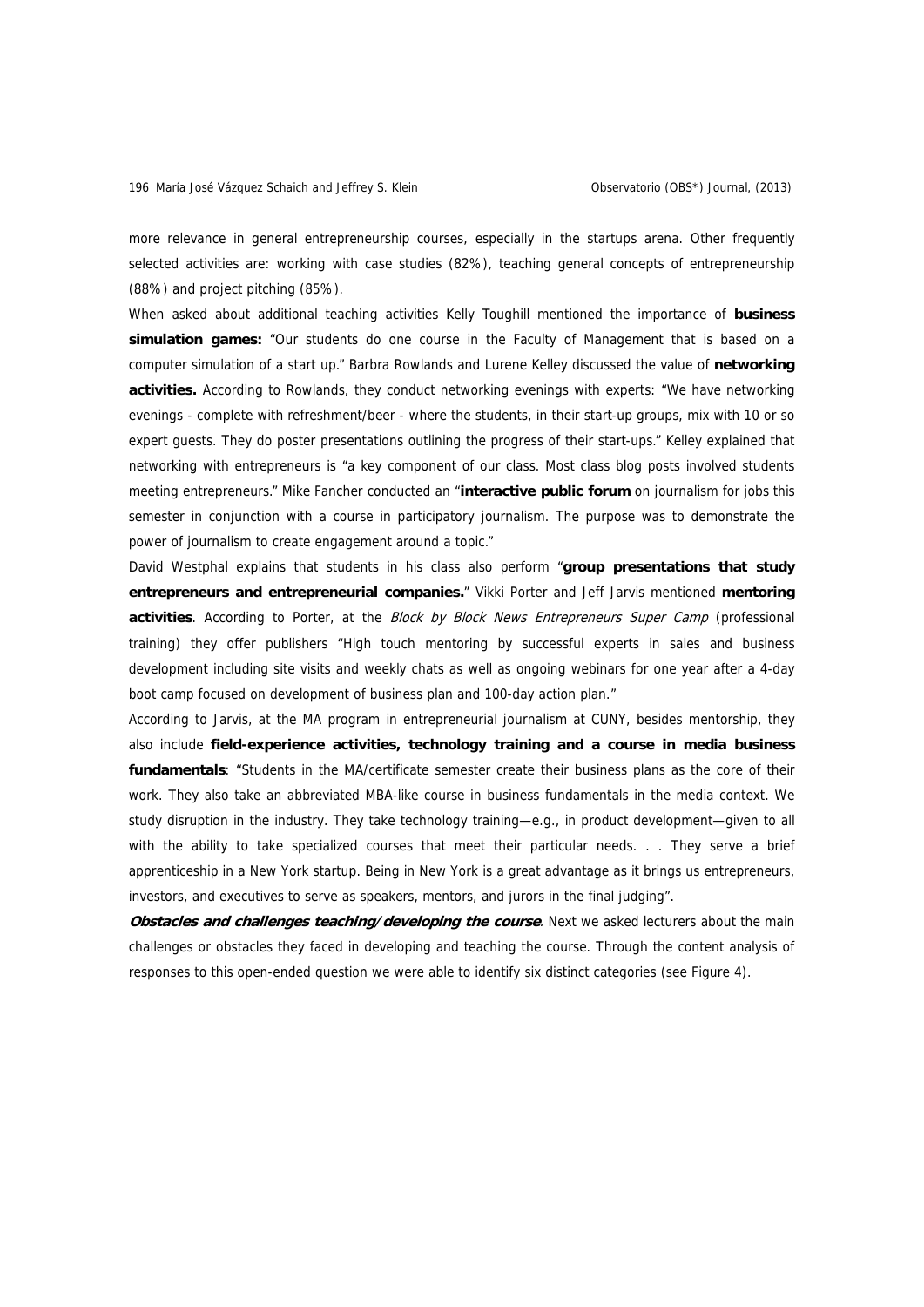



The most commonly mentioned challenge is related to the **student's background and expectations** (mentioned by 11 out of 33) and with concepts such as the anti-business culture of journalists and students discussed in section one. Regarding student's expectations, B.J. Roche raised an interesting point on the difficulties of the entrepreneurial path: "Now I worry that we're overselling entrepreneurship! It's very difficult and it requires money to start with, as well as the ability to not make a paycheck for a while, which is not in my students' profile. Once people see how hard it is to get 50,000 page views a day, they start to rethink the whole idea."

Fitting the course into the curriculum or "into the schedule of the student curriculum", as was articulated by Sree Sreenivasan, is the second most mentioned challenge. Lecturers referred to insufficient resources for the courses and for marketing the courses given the amount of students interested; the fact that most of them remain as electives; colleagues' distinct perceptions on journalism education; and also confusion among students and colleagues regarding the aims and scope of the courses. For example, Sarah Stuteville mentioned the confusion "in the department and among students about multimedia training vs. entrepreneurial journalism (are they the same thing, can they be taught in the same class?)"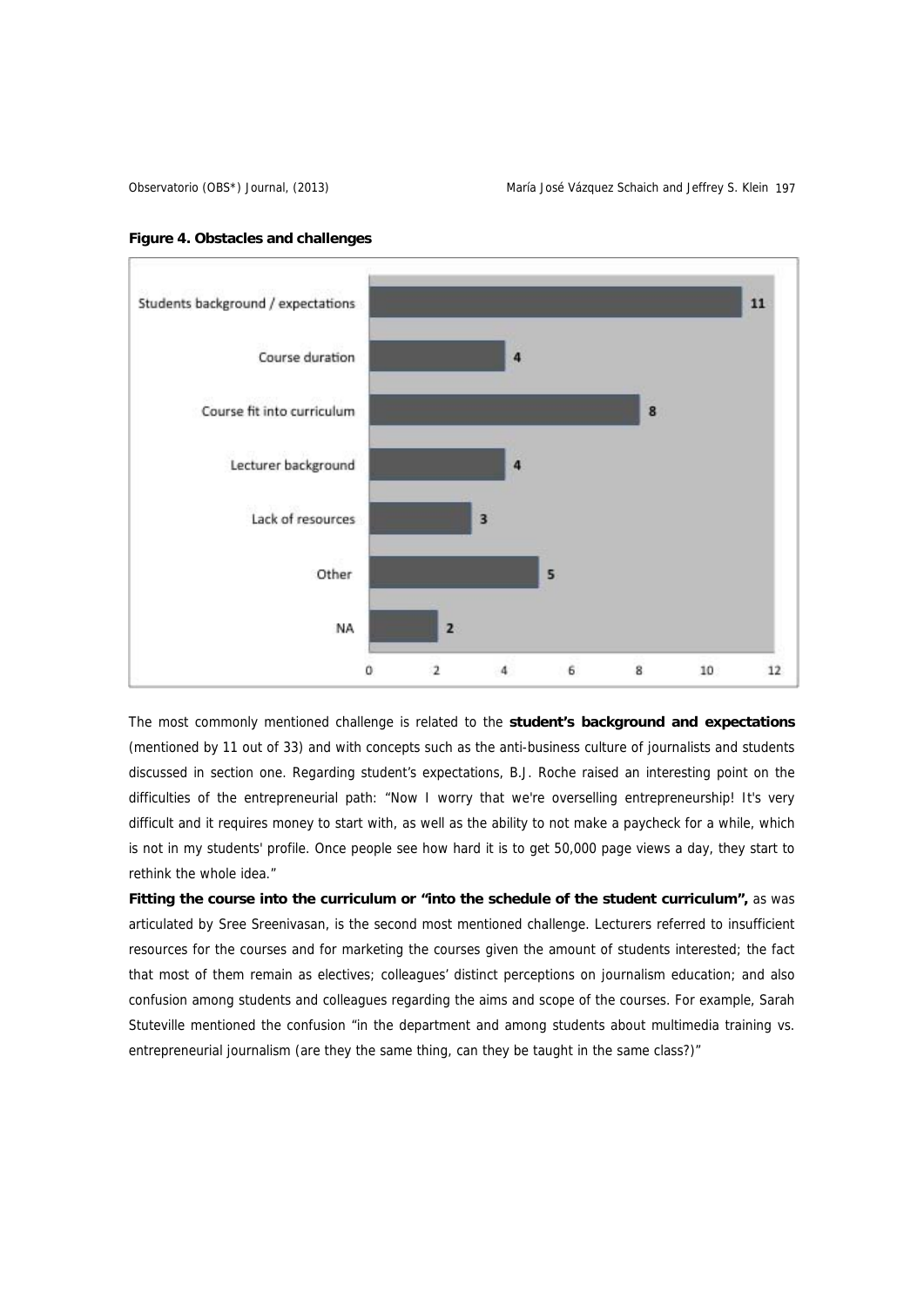An additional challenge mentioned by lecturers is the **courses' duration and time restrictions**. Four lecturers expressed this concern. Frequently, lecturers end up summarizing in one course business and economics basics, media business and economics, technology, business model generation, startup culture, etc., plus student projects. "We have very little time in our very crowded program", stated Angela Phillips. Ben Compaine notes that, "14 weeks is a bit too short for a comprehensive business plan, given course load and/or full time jobs."

Also four lecturers mentioned **lecturer's background as a challenge.** According to Mandy Jenkins, "A lot of research needed to happen to make this possible... and it could use more influence from business school curricula". Tim McGuire confronted this issue when he needed to recruit new lecturers: "I invented the course and it's required, but we are finding it is difficult to find other instructors". Lurene Kelley did overcome some of these difficulties by partnering with a business accelerator: "While I have a strong journalism background and studied organizational communication, I have never been an entrepreneur. Fortunately, I was able to partner with an entrepreneurial accelerator willing to share their time, knowledge, and resources."

**The lack of resources** (mentioned three times) was widely discussed at the 2010 entrepreneurial journalism education conference call organized by Jeff Jarvis. At the conference call, and also throughout this study, lecturers expressed the need for sharing available resources (e.g. case studies).

Under **"other"** we grouped five responses. Ann Grimes mentioned the challenge of "**forming interdisciplinary teams.**" According to Vin Crosbie, there is a lack of **theory development**: "Developing the theories that explain the changes underway in the media environment and how those changes effect the media businesses." Another interesting observation contributed by Larry Kramer is the **geographic challenge**. As we already explained, "guest speakers" is one of the most common activities in class, so the geographic barriers can easily become a challenge to some lecturers: "Geographic. I'm in NYC, where most of the guest speakers are, the students are based in Syracuse." Steve Buttry addressed an interesting topic on "**juggling class with full-time job.**" As we will expose in this report, most of the lecturers are professionals, or professionals and academics. Finally, Jeff Jarvis mentioned the novelty of the courses as a challenge, especially because they were pioneers when they started.

## **4.3 Teaching resources**

After studying the courses' structure and objectives in this section we analyze the teaching resources in more depth.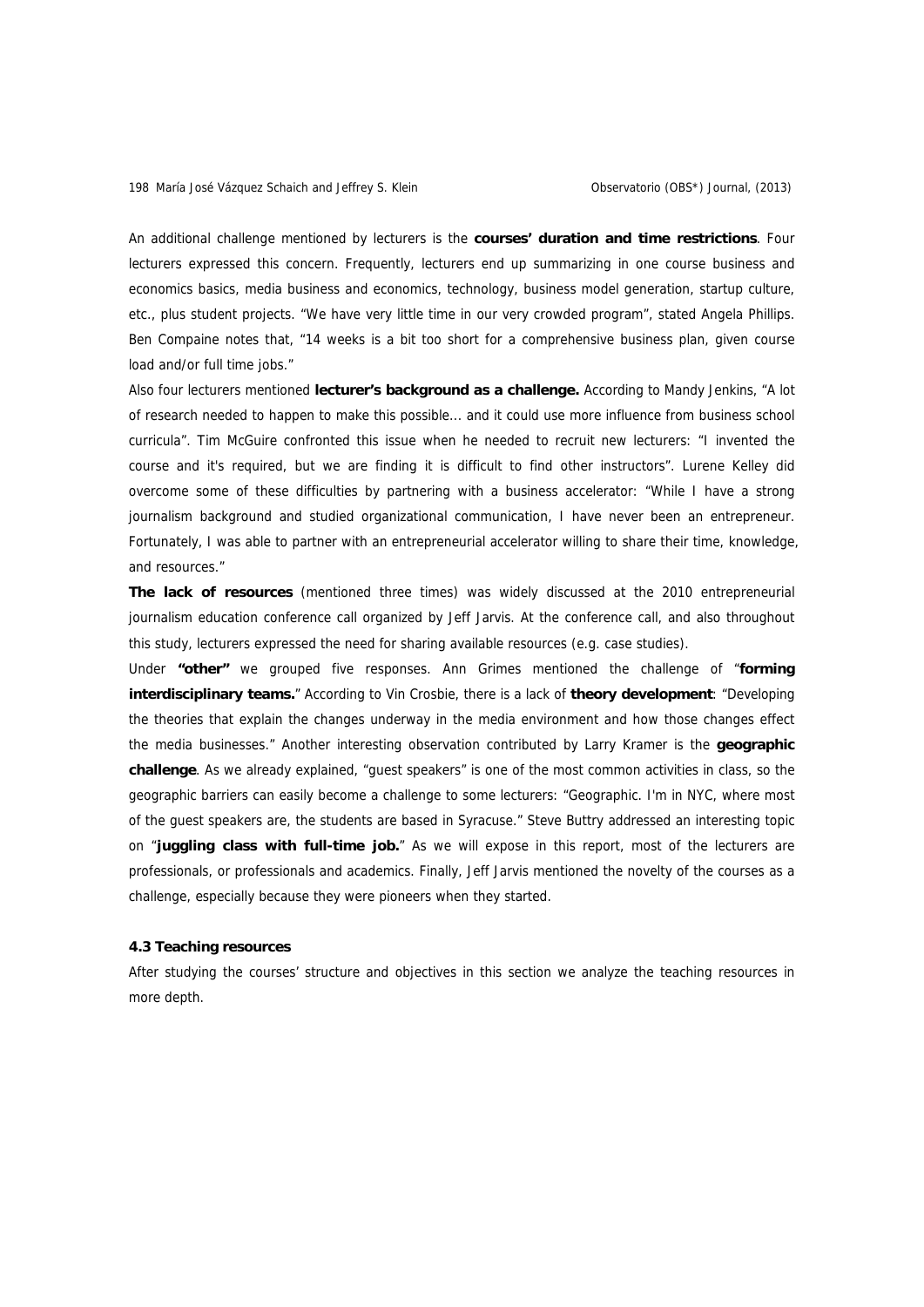**Commonly used resources.** We asked lecturers what kind of teaching resources they use in class. Below is the list of resources sorted by times mentioned (full answers available online may give readers better detail on each case).

- **Online blog posts and articles** (mentioned 23 times)
- **Case Studies** (20). Lecturers mentioned Harvard, Columbia Case Consortium and self-written cases as sources.
- **Books** (20).
- **Guest speakers** (10). According to the data from the teaching activities section of this report, we can guess that some lecturers didn't consider guest speakers a teaching resource and so didn't mention it again here. Some lecturers said guests sometimes participate via Skype (a solution to geographic restraints discussed above). They also mentioned some example guests such as entrepreneurs, business angels or other lecturers.
- **Video: entrepreneur talks / cases / tutorials** (9). For example, Ben Compaine mentioned the videos of entrepreneur's talks from Stanford and Cornell University.
- **Research reports** (8).
- **Business, marketing and operations plans and templates** (4)
- **Further resources mentioned by lecturers:** Class website, Facebook and Twitter groups (2), simulation games (1), one-on-one peer to peer mentoring/coaching (1), online discussion groups in online courses (1), online multimedia projects (1), media business coverage, interactive exercises, role play games (1), take students to visit working enterprises (1), mostly online resources (1).

**Shared resources.** Another interesting issue is whether lecturers use general entrepreneurship resources or if they mainly use entrepreneurial journalism (or media) resources. Results show that 61% (20 lecturers) use general entrepreneurship resources and 36% (13) don't. This may be the result of insufficient media entrepreneurial resources generally available.

**What additional resources should be developed?** Finally, we asked lecturers which resources they wish were available. Categories were defined through the content analysis of responses to the open-ended question. The most commonly mentioned resource is **case studies** (mentioned by nine lecturers). As we already explained, this was also widely discussed at the 2010 conference call on entrepreneurial journalism education organized by Jeff Jarvis. Andy Price added that cases should be "more detailed" than the ones already available. James Breiner also mentioned cases but "with more rigorous standards". Annette Naudin asked for cases "from international practice" since the business environment and available resources (particularly philanthropic grants) are not the same in the US than in other countries.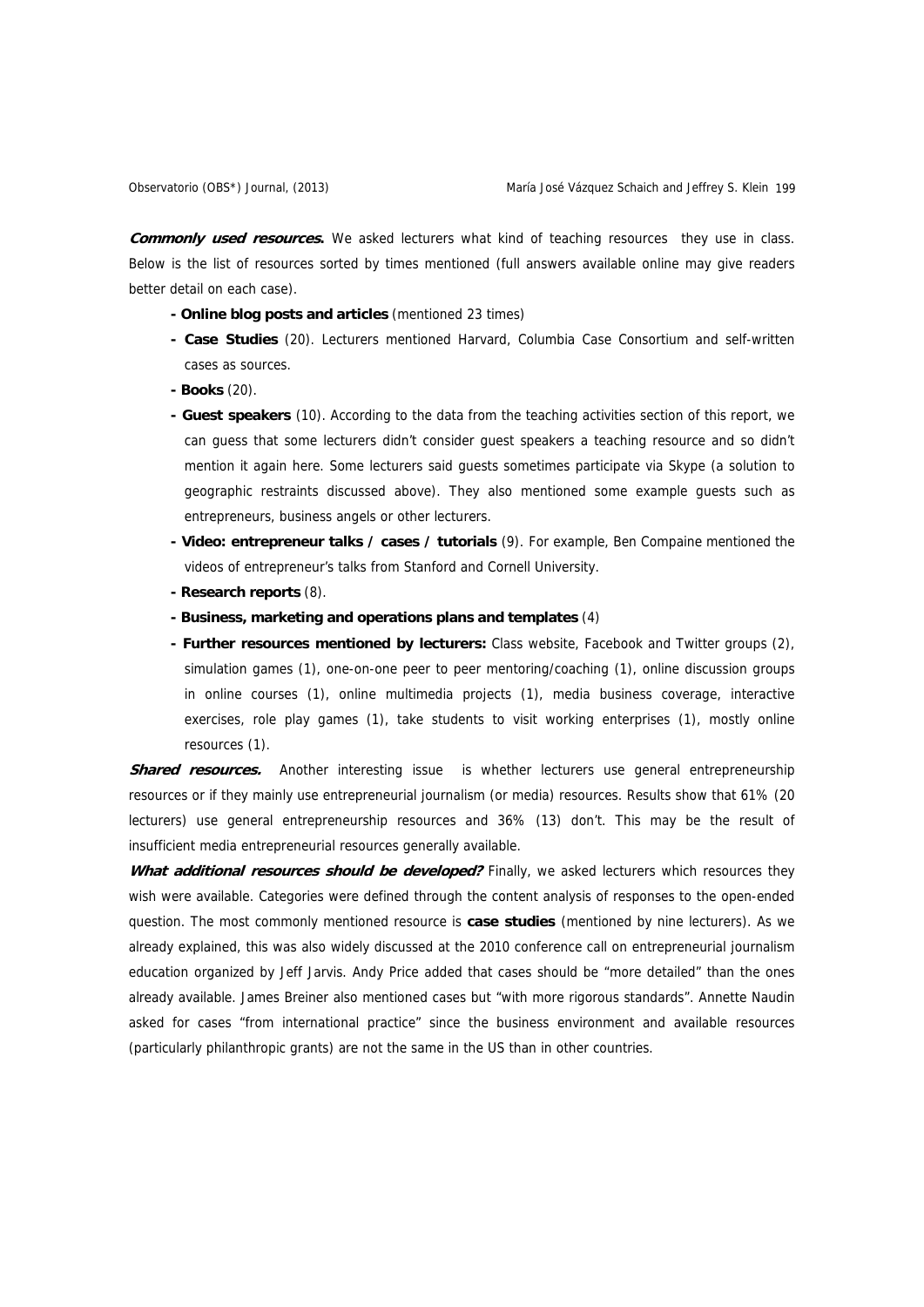Three lecturers mentioned **Business plans and templates adapted to entrepreneurial journalism** as a needed resource. Sue Heseltine and Mandy Jenkins discussed the need for **textbooks.** As explained by Heseltine, "More texts that are specifically related to journalism. There is a lot of discussion around these issues at conferences but they haven't filtered through into many texts yet." Mandy Jenkins also referred to text adaptation: "Perhaps some boiled down or Cliff's Notes versions of business school texts on startups and small businesses would be of assistance."

Two lecturers mentioned **video resources.** Andy Price suggested streaming practitioners' interviews and Leslie Walker mentioned "video talks by CEOs who are trying to pioneer new business models for news". Another resource mentioned twice is **mentoring opportunities and coaching:** "More media entrepreneurs to come along and work with the students", explained Francoise Nel.

**Other ideas mentioned are internships** with journalism entrepreneurs; **specialized simulation games** (Kelly Toughill: "I wish we had a simulation game similar to CAPSIM (which is?)that could be used as the basis for an entire course. The instant feedback of simulations is a great learning tool and allows instructors with little business background to teach complex topics. I have an MBA, but most journalism professors have a meager understanding of basic financial statements, marketing principles etc."); David Westphal suggested the need of "**continued support for students' projects** at semester's end"; Annette Naudin also discussed the need of further **research** ("Current research on aspects of entrepreneurial journalism such as the 'lived experience'. Market research and marketing studies for students to learn from… Social enterprise and new business models discussed in academic context") and **critical debates** ("Critical debates - challenges facing entrepreneurial journalism"); more resources and reports on "**common rules, best practices, common mistakes,"** added Eric Scherer; Mike Fancher mentioned the need to count with more "**people who are living the experience** of entrepreneurial journalism"; and Sree Sreenivasan suggested more **syllabi.** 

Other lecturers added other suggestions. For example, Barbara Rowlands asked for courses to become more independent from guests: "Courses like this rely on staff [to] bring in guests to mentor the students". When answering which resources he wishes were available, Mark Potts stated: "It's harder to figure out what to leave out. It's a fast-changing field, and most of the syllabus comes from current or recent blog posts. It changes 40-50% year over year, as new posts become available." The business is changing so fast, it is hard for teachers to keep up with what's happening.

Annette Naudin suggested that there should be more resources also focused on small business: "A focus on small business / freelance work rather than using examples from big business", and Andy Price alluded to resources that reflect "**ideas about social enterprise in the news business."** Finally, Leslie Walker asked for a greater effort in sharing resources: "It's tiring to reinvent the media business wheel, so to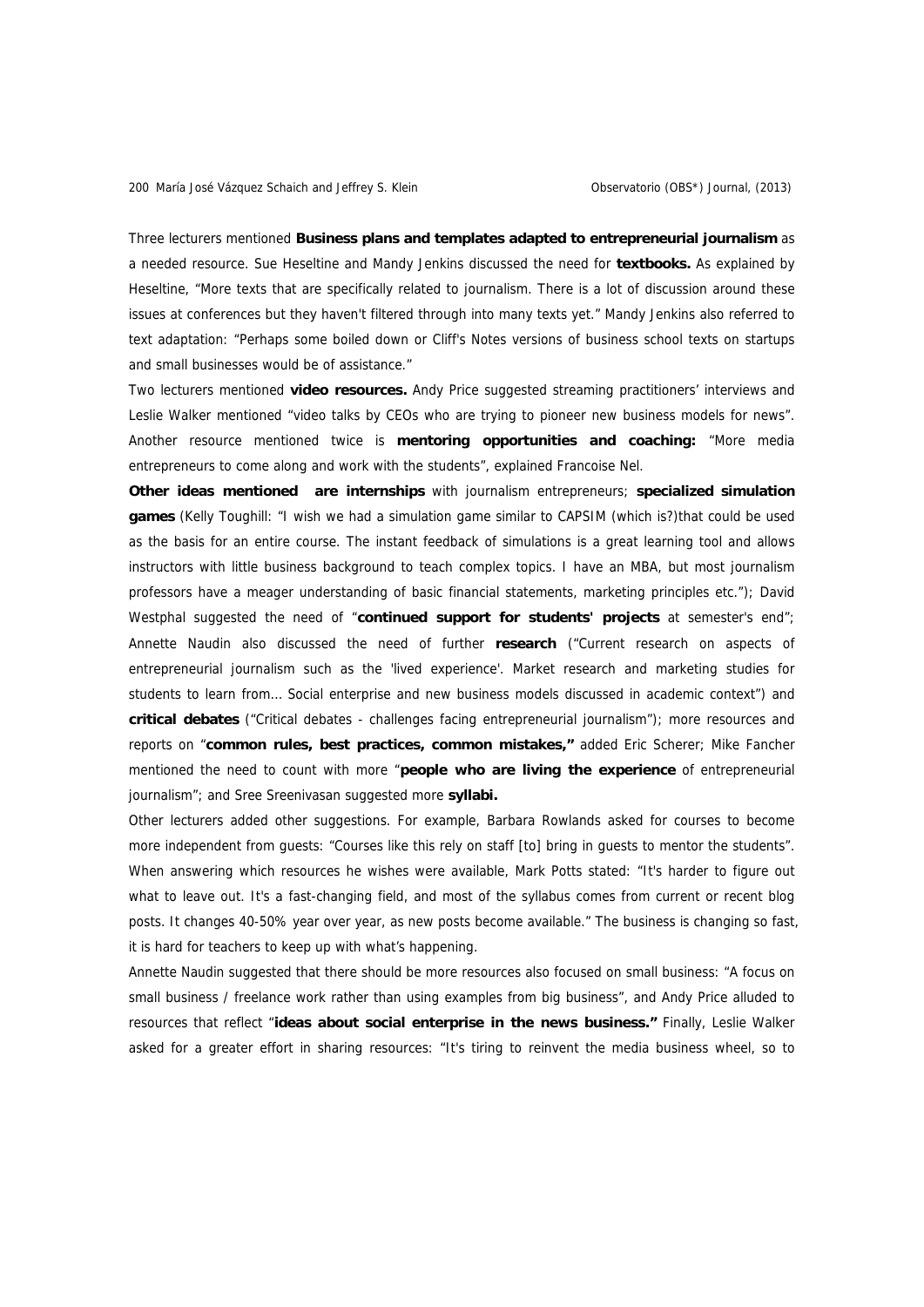speak. It would be so helpful if there were more collaborative efforts among those teaching it to share resources."

## **4.4 Collaboration**

In this section we explored courses' collaboration and partnerships. We asked lecturers about the courses/programs' home institution's support and also if they established partnerships with business schools or business and entrepreneurship programs.

**Institutional support.** First we asked lecturers if they consider that entrepreneurial journalism courses are fully supported by their institutions, since entrepreneurial journalism involves a significant cultural transformation in the journalistic practice, culture and education as well. 85% (28 lecturers) feel their institution is fully supportive; 9% (3) gave an intermediate answer; and there were no negative answers. That's a good sign of strong institutional support.

**Entrepreneurship courses and broader innovation efforts at journalism schools**. As explained above, several journalism schools are transforming their curriculum (integrating multimedia, business and entrepreneurial skills), playing a more active role in their communities (for example through universitybased community news sites) and becoming innovation hubs (funding, training, and reporting the work of entrepreneurs, organizing conferences, establishing innovation labs, etc.). In this section we asked if lecturers consider entrepreneurial courses to be part of or integrated into those broader efforts of journalism schools toward innovation in education and research.

Results show that 79% (26) of lecturers consider their course or program to be part of a wider innovation effort; 9% (3) provided an intermediate answer (grouped in "other"); and a 3% (1) answered with a no.

**Collaboration with/integration to media management and media economics courses**. Media management and Media economics research and teaching fields have developed throughout the 20<sup>th</sup> century: lecturers and scholars from these fields were the first to integrate business concepts into journalism schools. At the same time, as our study shows, entrepreneurship lecturers consider that explaining the economics and business of the media represents a significant part of entrepreneurial journalism courses as well. On the other hand, a recent study with directors of journalism programs in the US found that entrepreneurial journalism courses were considered "more important" than courses in media management or media economics (Blom & Davenport, 2012). We therefore asked lecturers if their institutions offer media management or media economics courses, and (for those who answered affirmatively) how the contents of entrepreneurship courses differ from what students learn in these courses and how both type of courses are integrated.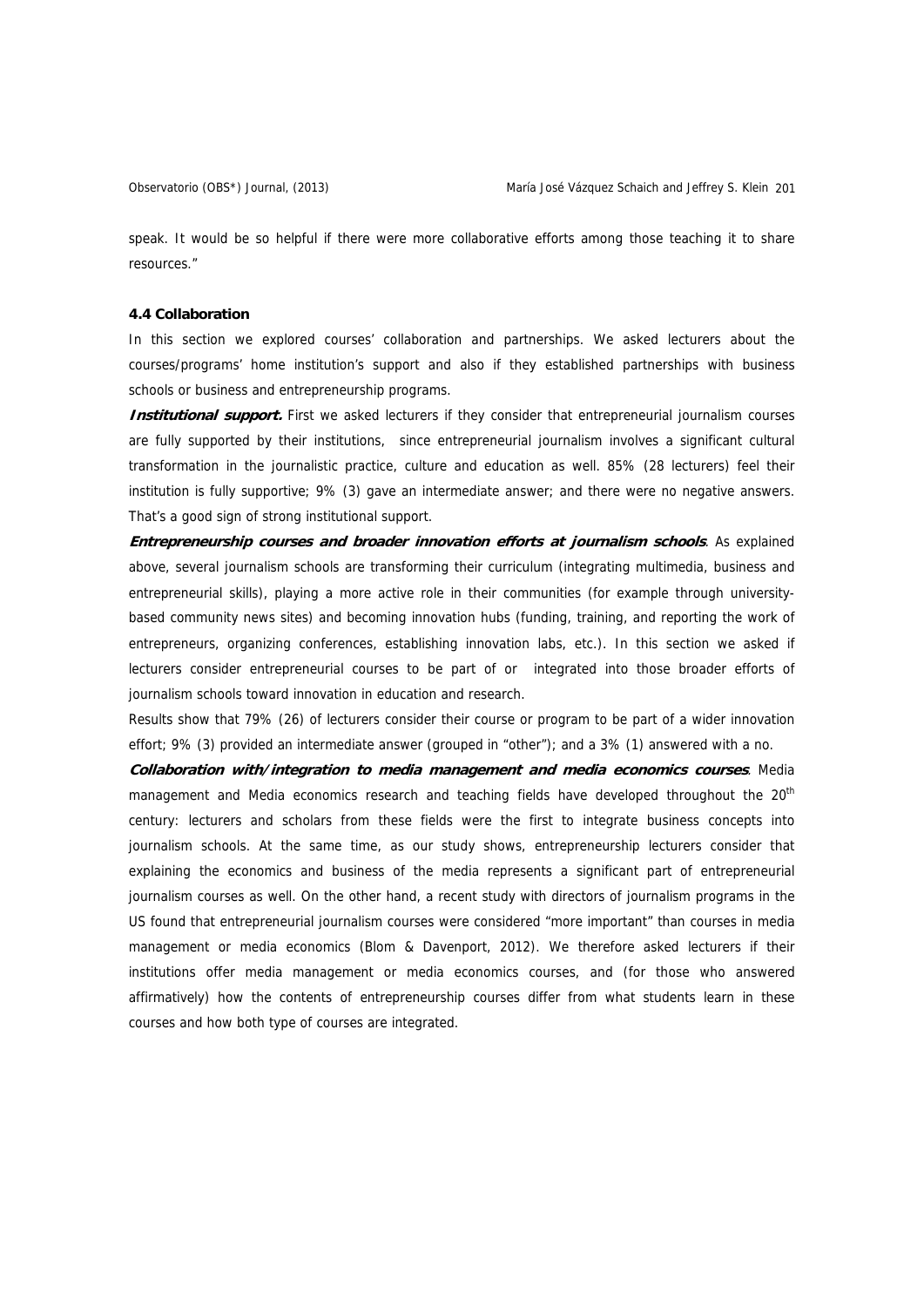First, we asked lecturers if their school offers any/course program in media management or media economics. Slightly less than half, 49% (16) of lecturers responded that their schools/institutions offer courses in media management or media economics, and 45% (15) responded that they don't offer these courses. Results show a certain disengagement of journalism schools from the commercial side of the industry since in almost half of these institutions entrepreneurship courses represent the first approach to the business side of journalism.

What differentiates the entrepreneurial courses from existing media management classes?

The most mentioned difference (6 times) is that entrepreneurial courses **focus on creating new projects/ventures/products. Another difference is** (mentioned by five lecturers) shown in Steve Buttry's response: "Media management and economics courses **tend to focus on managing in large media organizations and on the news industry and its larger business issues and trends.**" The respondents tended to relate Media management courses to established media organizations: "The traditional course in media economics at UMD is much more theoretical and focused on traditional media," explained Leslie Walker.

Three lecturers explained **that at their schools the courses are now merged.** For example, Lurene Kelley explained how the media management and entrepreneurship contents were merged at the University of Memphis: "Our entrepreneurial journalism course was actually a redesign of our media management course. So the course combines content from media management and entrepreneurialism. We also use intrapreneurship as a meeting point for the management and entrepreneurship content."

Two lecturers explained that they consider **courses to be a sequence or complementary**. Lastly, Farncois Nel explained how entrepreneurship is now also embedded in media management courses: "We take the need to innovative as given for all our media management courses, so seek to **embed the entrepreneurial mindset throughout**."

**Collaboration with business schools/general entrepreneurship programs.** Next we explored if lecturers worked collaboratively with business schools or business and entrepreneurship programs, and also the nature of these partnerships.

When asked if they collaborated, 58% (19) of lecturers responded with a yes and 42% (14) with a no.

Eight lecturers explained that they **work with an in-house business school or business/entrepreneurship program/center**. Another type of collaboration (mentioned by six lecturers) consists of integrating lecturers from business schools or business and general entrepreneurship related programs to entrepreneurial journalism courses/programs. For example, Mark Potts (who answered with a no) explained that they established this type of collaboration, although now all lecturers have a journalism background: "Our undergrad course was formerly taught in conjunction with a business school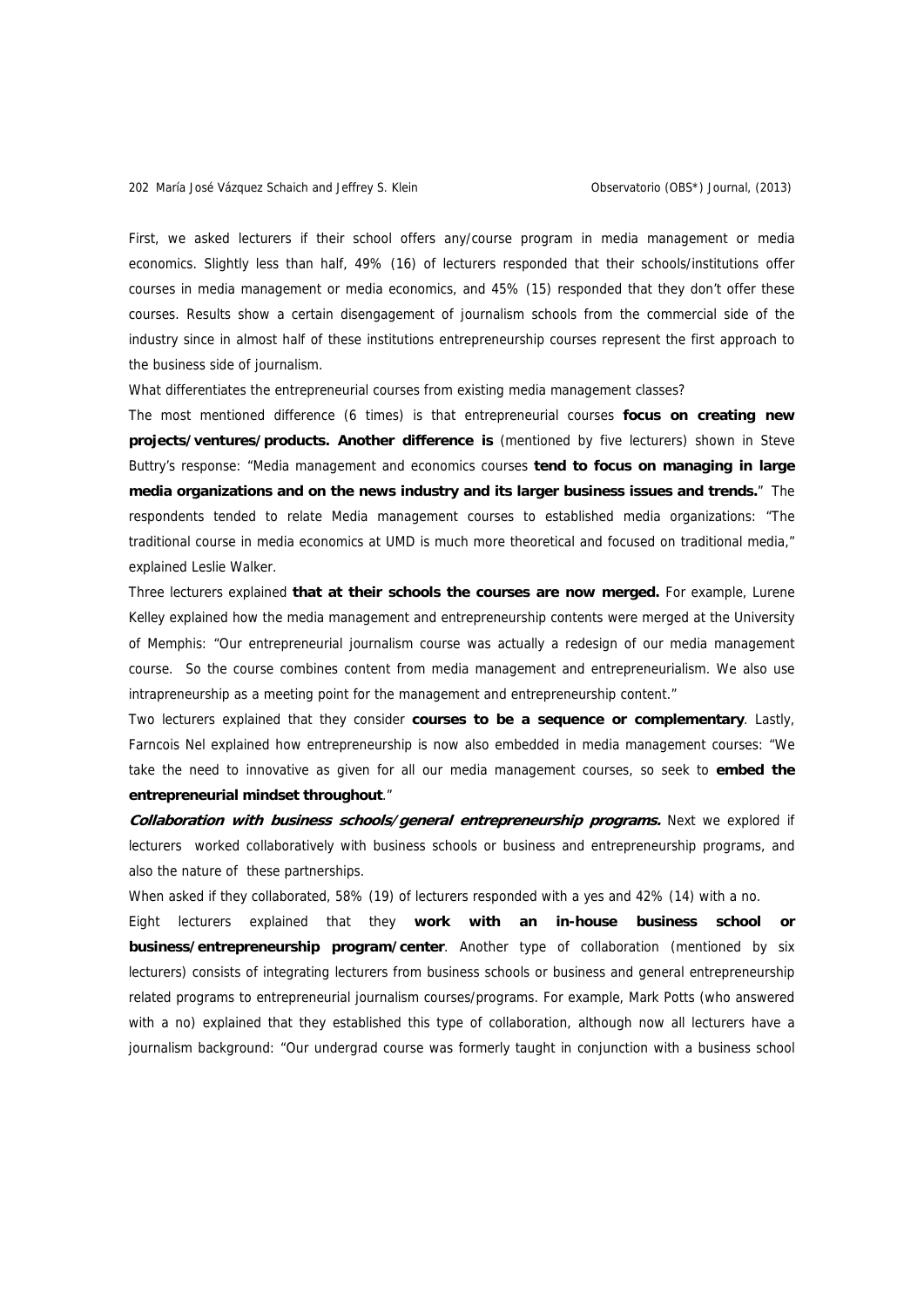professor; this semester, I'm teaching it—as a serial entrepreneur/business person who happens to have a journalism background—with another journalism professor."

**Other courses are part of the business school.** Two lecturers actually explained that their courses "run at the business school," as explained by Ben Compaine; or as in the case of Larry Kramer, his course "is also part of the MBA program".

Finally, Two lecturers mentioned **extra-mural partnerships**. Andy Price referred to Teesside Entrepreneurs Society: "We work with an extra-mural student initiative called, Entreprenerus@tees. We do not work with the business school in this area". Vikki Porter mentioned their collaboration with Patterson Foundation to pursue "funding, recruitment, program development."

#### **4.5 Lessons learned**

We grouped the responses about the most important lessons learned in four categories.

**The first category is related to lessons learned about students' attitudes towards entrepreneurship**. Lecturers highlighted the fact that journalists have already some entrepreneurial mindset because, as stated by Branagan, "they are tenacious, resourceful, and inquisitive. They have skills as creators, storytellers and builders... all good skills of an entrepreneur. And they are comfortable working with missing information". But, at the same time, they need to be more focused on the execution: "One of the obstacles is learning to stop searching and start DOING! Entrepreneurship is about DOING." Francoise Nel agreed with Branagan on these shared characteristics: "That participants delight in seeing how many of the key skills (opportunity identification, networking, etc.) that are essential to success to making great journalism can also be used to help build sustainable journalism enterprises". Annette Naudin, BJ Roche and Sarah Stuteville emphasized additional entrepreneurial attitudes. According to Naudin, "students need to develop confidence to explore and experiment." Roche highlighted the issue of failure: "THESE KIDS ARE NEVER ALLOWED TO FAIL AT ANYTHING. In general all their lives, they've quit at things they weren't immediately good at. They are still on the "A" thing as the only measurement. This course breaks them of that thinking. They know they need to have a million ideas, and then find another million of them until they find something that works. Then they start the process of learning when it's time to persist and when it's time to give up on an idea—that's another really key skill that most grownups don't even get". Lastly, Stuteville mentioned two issues related to technology and opportunities: "That students easily become fixated on learning certain technologies instead of embracing a technology-curious/flexible mindset that will serve them in a shifting media landscape. That many students still expect that they will land a traditional media job (e.g.: a job as a newspaper reporter) and aren't thinking enough about the diverse media jobs/opportunities the include/embrace journalism and journalism skills."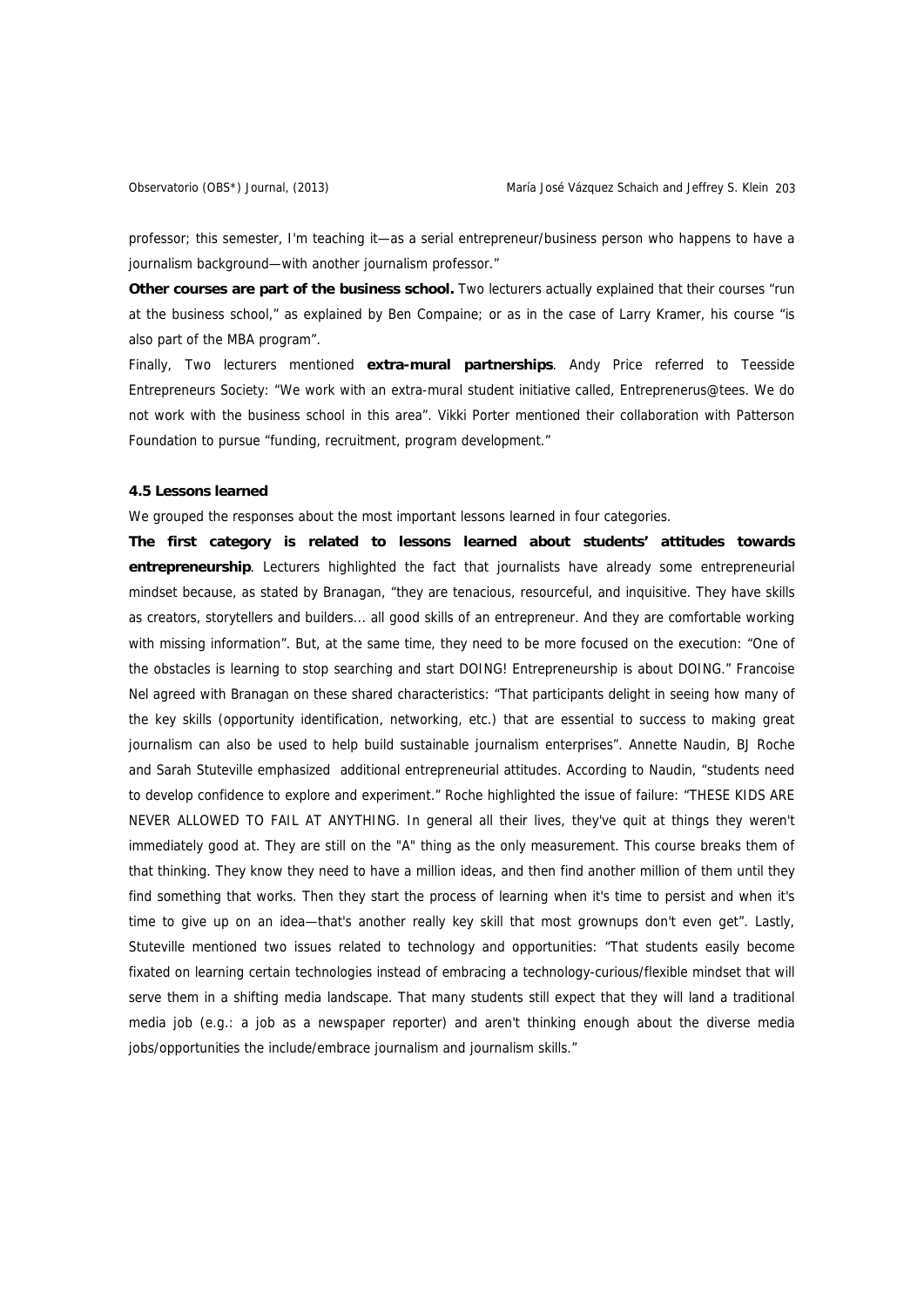Eric Scherer, Burghardt Tenderich, Tim McGuire and Mike Fancher discussed lessons **learned about students' business background and attitude**. According to Scherer, "journalism students are out of touch with business and economic realities… Scary!" Tenderich agrees with him in that, "most students lacked knowledge of basic business concepts. However, by the end of the semester, you could notice most students' business thinking had advanced." McGuire explained student's change of attitude once they start the course: "That kids have a very negative feeling about it when they begin but the content reveals important things to the students about themselves." Mike Fancher referred to the challenge journalism is changing: "It is extremely hard to get people to re-imagine how journalism might be done differently in an interactive world."

Lastly, Sree Sreenivasasn explained that although "this is hard work; there's great hunger for this among students", and Angela Preciado learned that they also "get enthusiasm with the idea of being owners of their business".

Next we grouped responses related **to lessons learned regarding the courses' structures and activities.** For example, Mandy Jenkins mentioned time constraints given the wide range of content needed for the courses: "I have learned just how much work there is to not only starting your own venture, but learning all if the aspects of business that go along with it. I couldn't possibly cover everything in one class." Steve Buttry emphasized the benefits of the project-approach to teaching entrepreneurship: "Students need to work in entrepreneurial projects that require them to think through business issues and problems".

Jeff Jarvis mentioned several lessons learned related to continuing support for students' projects: "If students do want to start their businesses, the real work of supporting them with mentorship and incubation begins as the class ends"; grants: "Having money to give in grants is very valuable but it can also skew the students' work too much toward the final presentation; that simply needs caution"; projectbased approach: "We have found that individual projects work best; I wonder whether group projects might sometimes work better at undergraduate"; class composition: "Mixing professionals—including some from outside journalism—with journalism students is fruitful for all, though one needs to pay attention to the disconnects that can sometimes occur between them"; admissions: For admissions, we need to have students propose businesses—even though most will change—to check their attitude toward innovation and business; content priorities: "In the first year of the certificate, we gave general technology education but soon learned that more specific instruction in skills the students need—e.g., project management—is more important"; and finally, selecting students' projects juries: "Our jury is popular but we found that juries can get too big, leading to consensus decisions rather than taking risks. We adjusted for that by taking a more active role ourselves in the decisions."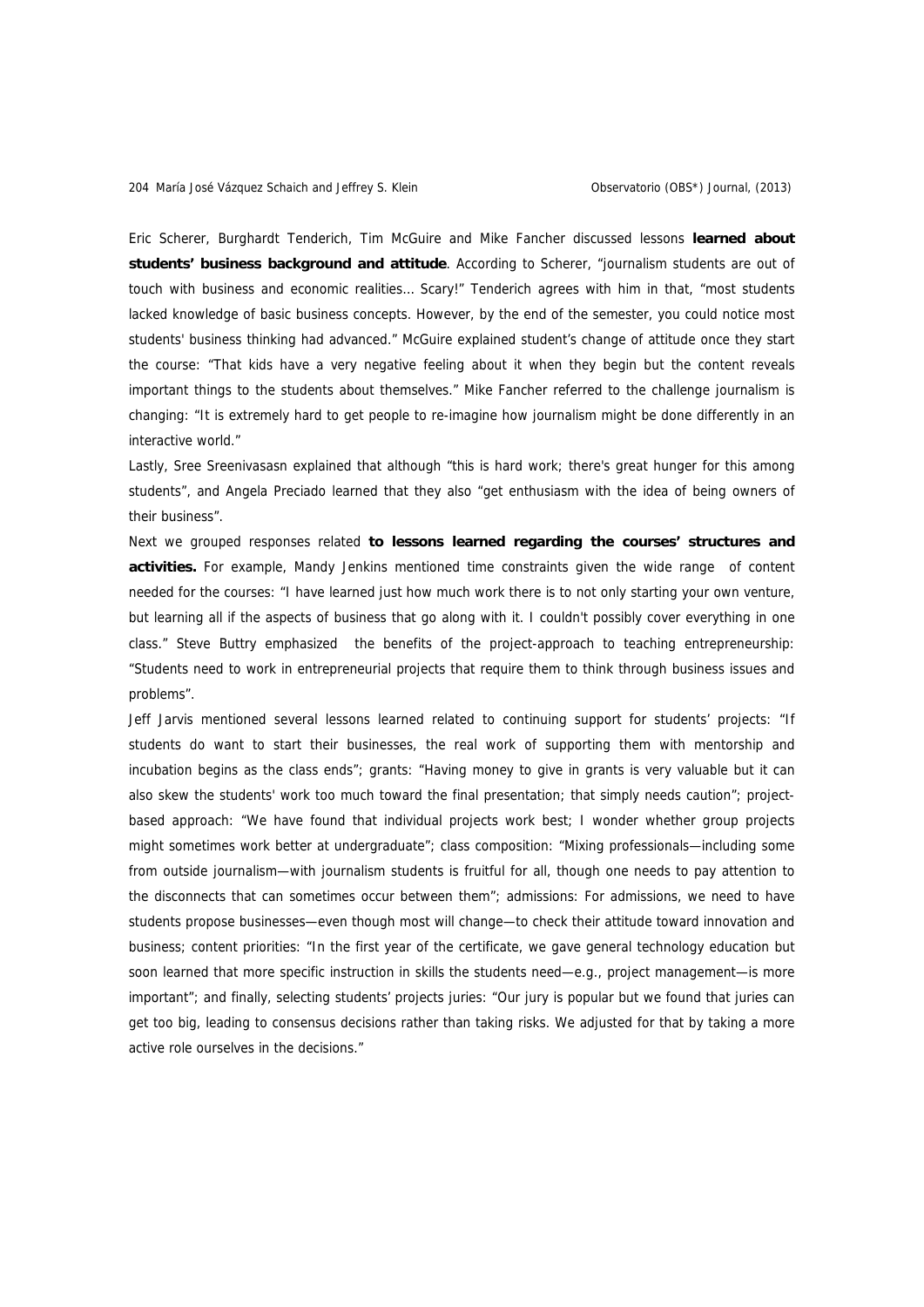Next we grouped comments about **lessons learned on teaching and course's contents.** For example, Larry Kramer discussed the benefits of storytelling when teaching entrepreneurship: "Teaching is hard. Basic storytelling is the best form. We spend a lot of time on examples of intrapreneurism, and it's very helpful". Alan Mutter highlighted the importance of working with students individually: "Students approach this with varying levels of understanding and insight. You have to work with each individual as an individual". Kelly Toughill recommended a focus on basics: "Our students struggled mightily with the basic concept that a new venture must fill a perceived need, not just deliver a product"; a deeper emphasis on finances: "Finances were also a challenge. We went over finances once before they began working on their professional project. In the upcoming class, we will go over finances three times before they are expected to generate their own statements"; and constant revision: "We have realized that this stream will take more rigorous revision every year because the landscape is changing so quickly."

James Breiner explained why is it important to "set the bar high": "Tell students not only that they can do this, but that it is a requirement that they come up with a journalism project that they can initiate. Starting with that expectation means the participants go beyond their own expectations". Annette Naudine also added several recommendations. She referred to the need for broadening students' career paths: "That we need to enhance opportunities for live projects which come from a range of sources / industries - not just journalism"; the need to stay critical and updated: "That we need to stay critical - debate and challenge the industry / teaching methods. That we need to engage with debates through conferences, research, industry networks etc."; the need to meet the challenge of working with diverse groups: "At post graduate level some of the challenges are to do with the diverse student group - this is often a neglected issue. International students still expect the UK to have a traditional media / journalism industry and causes many challenges"; and finally, the need for lecturers to participate in and run real entrepreneurial projects: "Enabling staff to work in practice / run projects / engage in practice based research is important in this fast changing sector."

**David Westphal and Barbara Rowlands discussed the project-based approach to teaching entrepreneurship**. Accroding to Westphal, "It's the students' own struggle and engagement with an entrepreneurial project (feasibility of a new media startup) where the most intense learning occurs". Rowlands mentioned the benefits of working with diverse teams: "I have found that even the most reluctant student is now excited by their media start-up. I have also learnt that the strongest teams are those of mixed skills (students from different pathways joining force)."

Tim McGuire and Vikki Porter shared additional experiences and recommendations. Tim McGuire explained one exercise to foster business model thinking and creativity: "I do one exercise where I give groups of students a business model template and then I ask them to invent a product and apply the template. The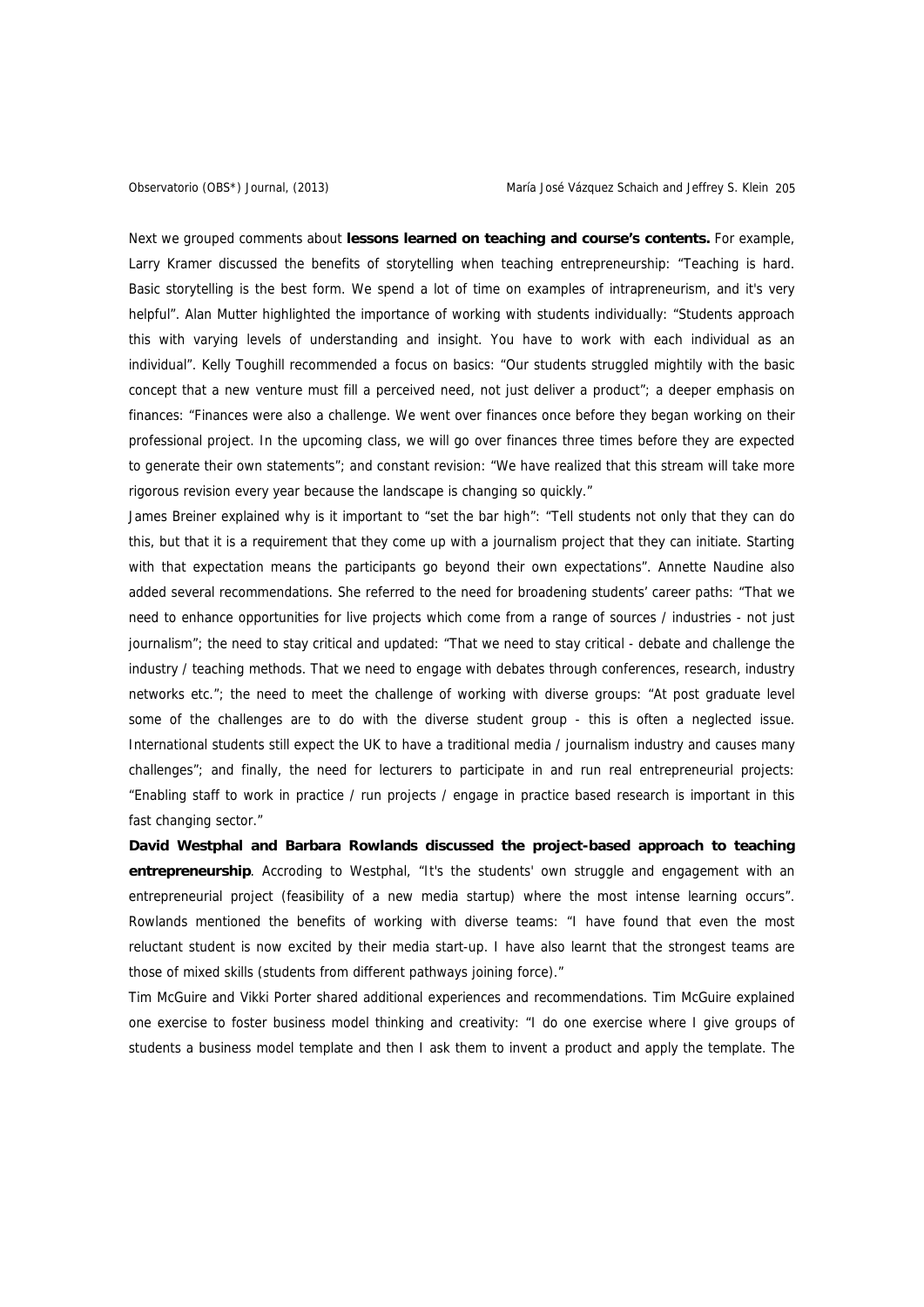twist is the product has to be based on something in their pockets, purse or backpack. The exercise leads to wonderful creativity at the same time it teaches them the discipline of business model thinking." Vikki Porter stated that by teaching community news publishers they learned that "success of news entrepreneurs is still a challenge," and she also added two recommendations for lecturers: "Don't recruit showboats" and that "an exit strategy is as important as a business plan." Finally, David Baines highlights the importance of helping students integrate the skills to recognize and exploit opportunities: "The necessity of preparing students to be able to recognize changes taking place in the media industries in general and journalism in particular and to be able to accommodate at least and ideally benefit from those changes by adapting to them and gaining new skills and knowledge throughout their career."

Finally, other lecturers added several general conclusions about teaching entrepreneurship in media. For example, Mark Potts insisted that they are "not doing nearly enough of it!" Vin Crosbie discussed the resistance to innovation among several journalism professors: "That few journalism professors have a clue about the gargantuan changes underway in the media environment. Most simply think the change is that people are shifting their media consumption from traditional outlets to online or to new devices. The results of that misunderstanding are that they teach little more than shovelware (i.e., trying to transplant 20th Century journalism theories and practices into a new environment that doesn't support those.) **I've found the students generally are more savvy about these changes than are the professors.**"

Leslie Walker explained that the entrepreneurial mindset proved to be valuable in different areas of students' life: "The big lesson or takeaway to me has been how incredibly valuable this kind of learning has been for our students in OTHER areas of their life, not just journalism and business, since entrepreneurial thinking can be applied so widely. The positive response from students has been startling and impressive"; and BJ Roche mentioned certain lessons she learnt about measuring class outcomes: "At first I had hoped we'd do some successful startups so I was measuring it that way and falling short. Then I realized that students don't have to do a startup to benefit from the ideas we talk about in class. Intrapreneurship can be just as valuable. Knowing how to connect with grownups about an idea can be a super-valuable skill in a job interview, for example. If you can identify a problem and solve it for an employer, you'll always have a iob".

Finally, Barbara Rowlands and Lurene Kelley discussed personal lessons they learned after delivering these courses: "I've learnt a lot delivering this module and it has widened my knowledge of how media startups can be monetized and combined with other industries", explained Rowlands. Kelley highlighted the evolution of her understanding about opportunities in the transforming media environment: "I was fortunate enough to be chosen as a Fellow for the first Scripps-Howard Entrepreneurial Journalism Institute held at ASU this year. It was an amazing experience. That, coupled with my partnership with our local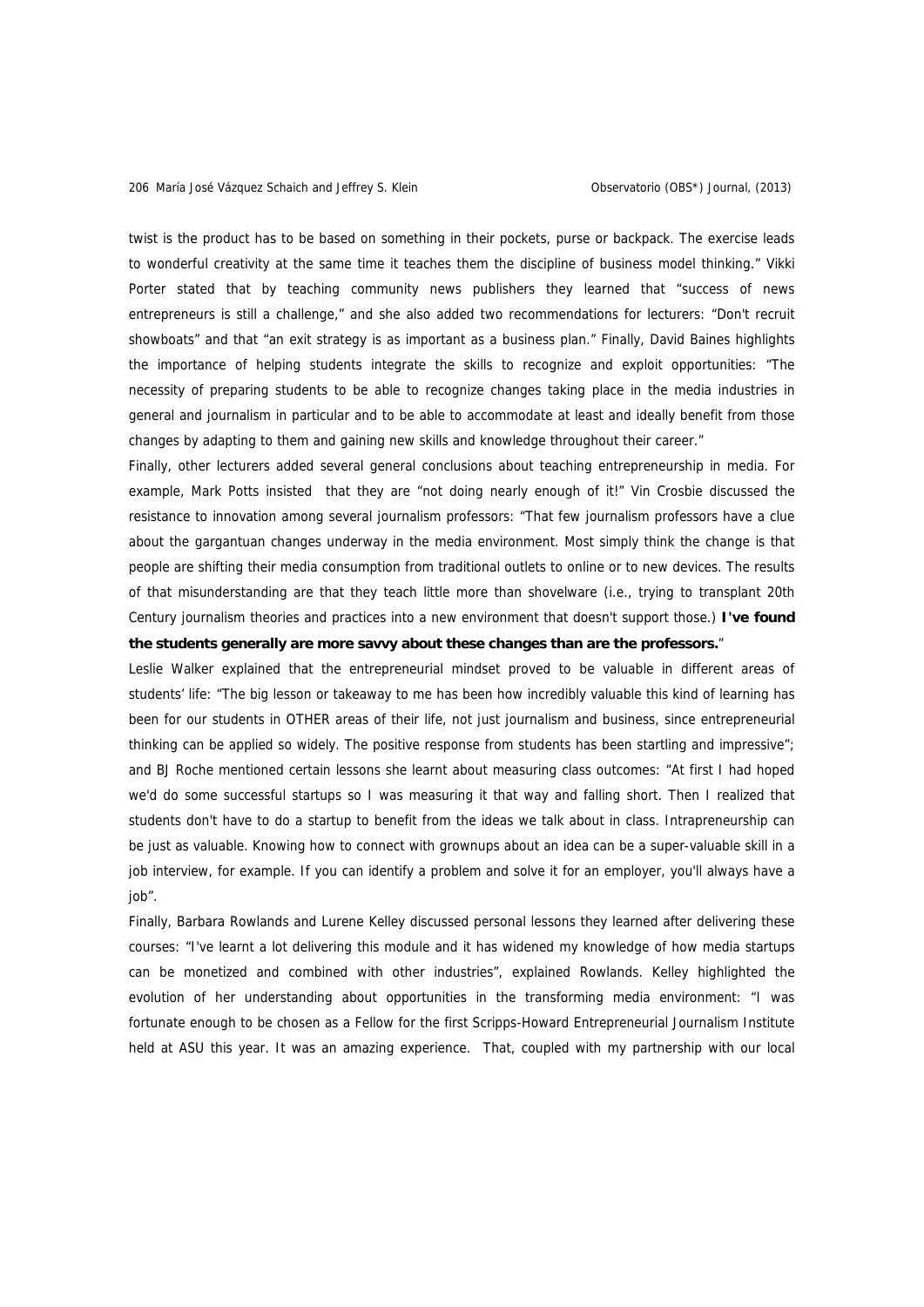entrepreneurial accelerator—LaunchMemphis—has turned me into a different type of teacher and person. I certainly see our changing media environment as one huge opportunity now, no longer the depressing wreckage of an industry I once loved. It has made me, personally, more hopeful and willing to embrace risk and change."

#### **4.6 Lecturer profile**

In this section we analyze lecturers' profiles, particularly if they are professionals or academics and their experience in entrepreneurial ventures and other professional activities. Over half, 58% (19) of lecturers defined themselves as "both", professionals and academics; 27% (9) as professionals; and only four lecturers, less than 12?%, as pure academics.

When asked if they have experience working in entrepreneurial ventures in journalism/media, 76% (25) of lecturers answered with a yes and 24% (8) with a no. Results show a clear predominance of professional and entrepreneurial experience among lecturers in entrepreneurial journalism, although a majority is also integrated to the academic world.

# **5. Conclusions and Discussion**

In this paper we presented a study with 33 entrepreneurial journalism lecturers from six different countries. Full answers for this study are available online<sup>[2](#page-22-0)</sup>. We wanted to assess the state of this new area of education through the lens of the lecturers themselves. We analyzed six dimensions of teaching entrepreneurial journalism: Course/program objectives, course/program common activities, teaching resources, collaborations, lessons learned and lecturers' profiles.

We found that the main reasons these courses were established was to promote the entrepreneurial mindset needed to shape the future of the industry, to help students create their own jobs, and to provide them with the skills to exploit the new business and journalistic opportunities of the digital landscape.

Not surprisingly, but to our disappointment, we found that the anti-business culture of the journalism profession remains as one of the central challenges when teaching entrepreneurial journalism. Students still get to these courses with the traditional mindset probably because journalism schools are in the earliest stages of the transformation of their programs, the introduction of the new skills and the redefinition of the professional profile of the digital age journalist. This may be the reason why half of the courses are still elective and focused on the graduate and professional levels, and also the reason why it is challenging to fit these courses into existing curriculum requirements. Perhaps they also started on the graduate level

<span id="page-22-0"></span><sup>&</sup>lt;sup>2</sup><br>Please refer to the online survey: http://entrepreneurialjournalismedu.wordpress.com/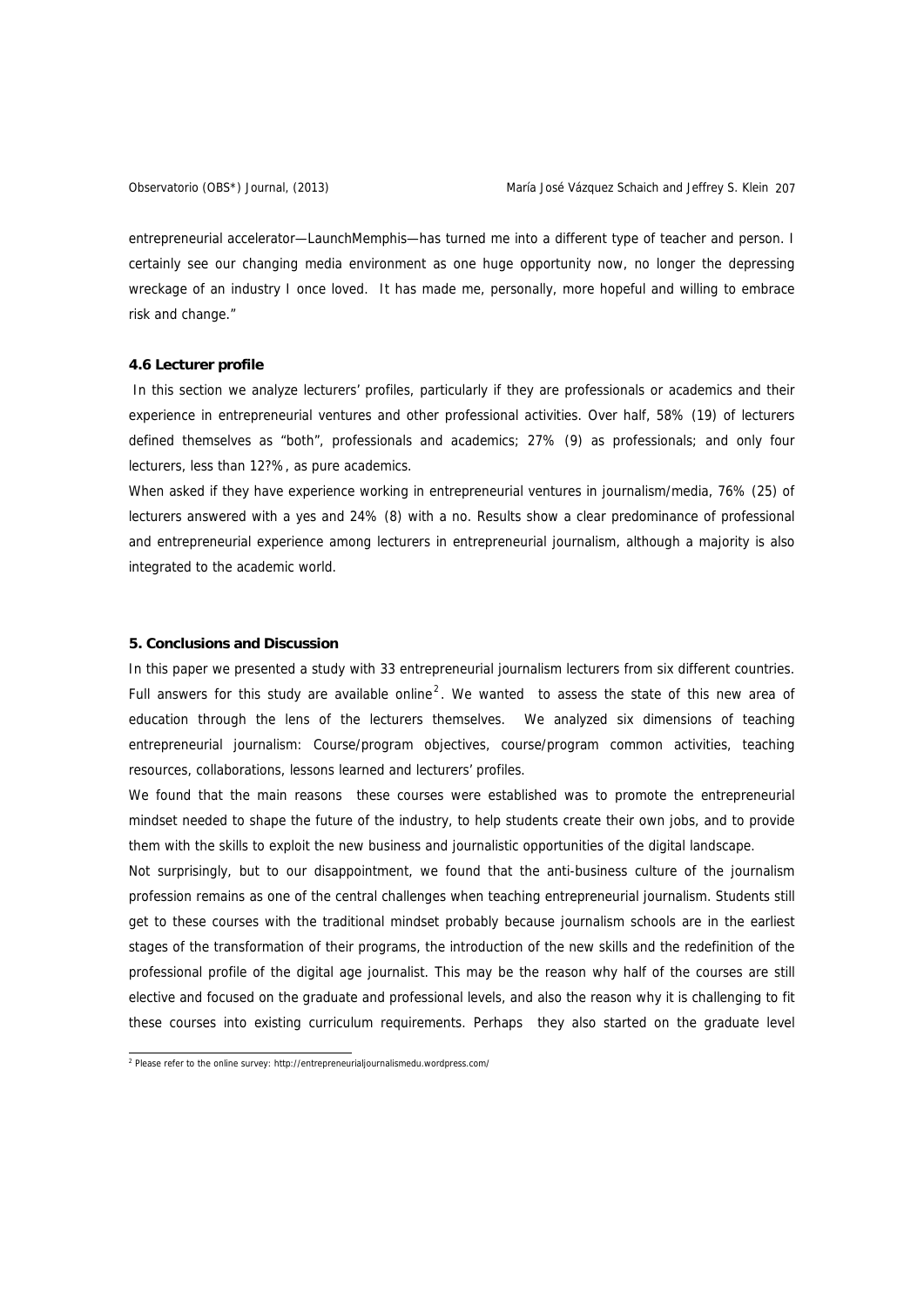because of the urgency to train professionals who lost their jobs or are starting to take advantage of the opportunities of the digital landscape to establish their own organizations.

It's clear this is a new movement. In half of the cases, the entrepreneurial journalism courses represent the first approach to teaching the business side of journalism at their schools. Half of the lecturers said their schools didn't offer previous courses in Media management or Media economics. This represents an important cultural change for these institutions. On the other hand, in the schools that did offer Media management and Economics, entrepreneurial journalism courses are still not fully integrated with these established academic fields. In most of the cases, lecturers see courses in Media Management and Media Economics as being related to established media organizations and focusing on broader economic trends of the industry, but at the same time, most of them stated that entrepreneurial journalism courses also focus on intrapreneurship (innovation in established organizations) and in explaining the business and economic trends in the industry. This reflects a disconnect and probably duplication between these courses and also suggests the need for better coordination between them. Lecturers in entrepreneurial journalism should probably concentrate their efforts in the "learning by doing" approach. In most of the cases lecturers try to do it all in one course (change mindset, explain the industry disruption, teach business fundamentals and finances and develop student's projects), and that represents a big challenge. In fact, although most of the lecturers stated that their courses focus on intrapreneruship, only eight of them make students work in innovation projects for established media organizations.

To deal with this challenge, more than half of the lecturers in entrepreneurial journalism have already started collaborating with business schools or related institutions to developed their courses. That's a good start, but only a start. These collaborations have been proven effective for them, but certainly they need a broader integration with their schools curriculums. Journalism schools willing to add entrepreneurial journalism courses should seriously pursue partnerships with business schools, accelerators and other real world organizations.

Morover, since Media management and Economics fields are already established research fields, scholars could collaborate with lecturers in entrepreneurial journalism in fostering academic research in this new field, publishing more new and detailed case studies and the developing simulation materials.

The makeup of the instructors is not that of a typical academic. We found that top-professionals with experience in journalism and entrepreneurship are teaching these courses. As noted by Eric Newton (2012) this shows the need to "restore top news professionals to the most respected ranks of academia" and thus promote the teaching hospital model for journalism schools.

There is a predominance of the learning by doing (projects), learning by listening (guests coming in) and case study approaches to teaching entrepreneurship in journalism. The dependence on case studies and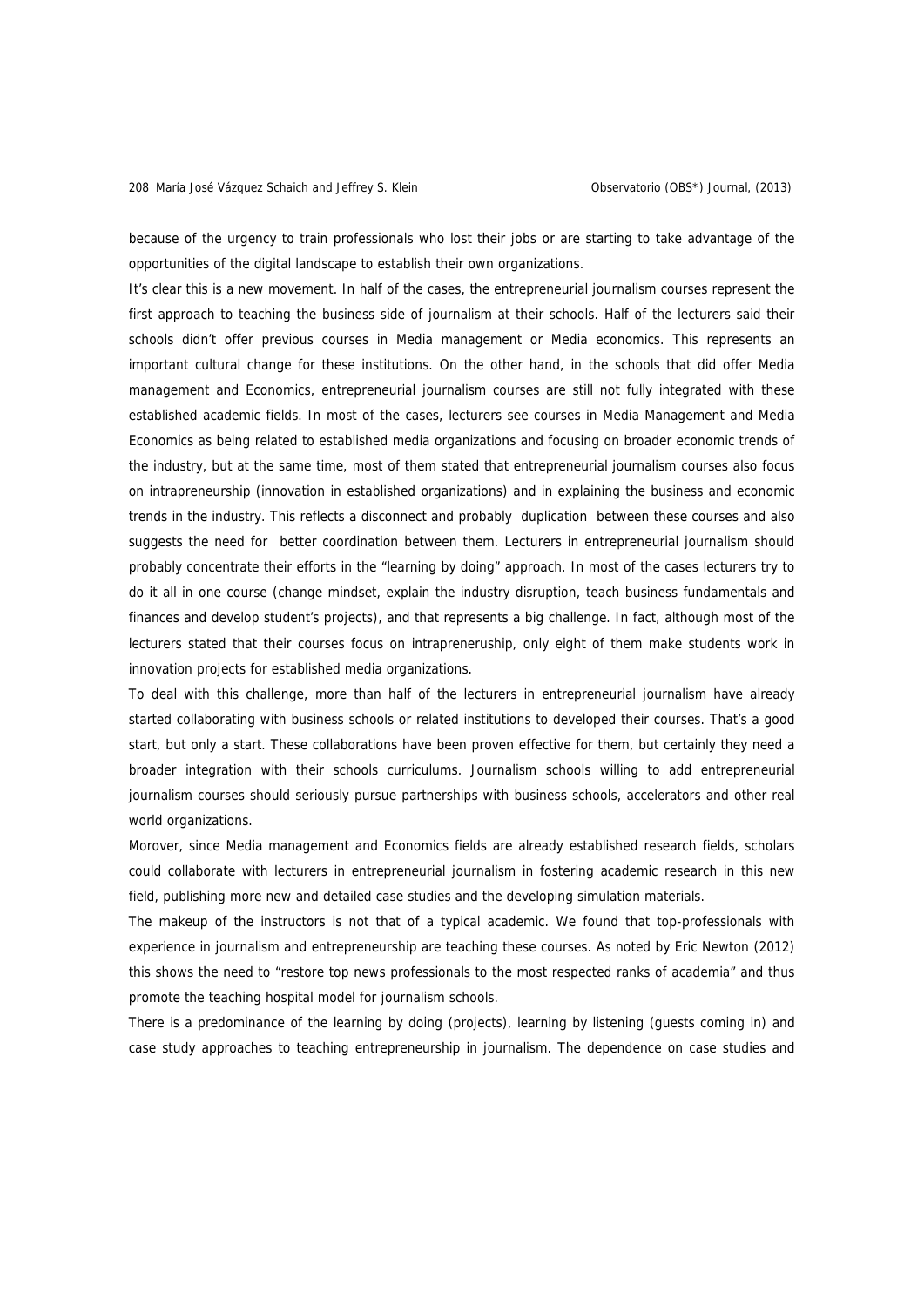guests (mostly other entrepreneurs) is related to the fact that the digital landscape is so new and rapidly changing and entrepreneurs are still mostly learning from each other's experiences. This can be problematic in some geographical areas. For that reason, several lecturers mentioned that they use video resources in class but probably this could be better addressed with the development of further teaching resources (including videos) that can substitute for individual testimonies of entrepreneurs. Lecturers perceive that limited teaching resources remains as a challenge, but this factor had less an impact in the results of this study than in the conclusions of the 2010 lecturer's gathering organized by Jeff Jarvis that we mentioned above; lecturers considered that there is still a need for more case studies and for developing new kind of resources and class' activities.

The "learning by doing" teaching approach is being widely embraced by traditional business schools for coping with disrupted environments where innovation and entrepreneurial skills are key (Nohria, 2012). We also found that lecturers in entrepreneurial journalism have embraced "hands on" learning from the start. In most of the courses in entrepreneurial journalism students develop "real world" journalism projects and in some programs they receive seed money to continue developing them. Finding ways of supporting the projects when the semester ends is an effective way for motivating students and it's also a way for journalism schools to promote innovation for the industry, but how to implement that support is still a challenge for most of the individual courses.

Some specialized graduate programs in entrepreneurial journalism have already managed to provide this kind of support for students. As noted by Jeff Jarvis, his 2006 course grew into a certificate and then into an MA program because he identified the importance of offering mentoring, incubation, funding and continuing education opportunities for entrepreneurs. For individual courses, besides giving students seed money, other "low-cost" activities can be done to support projects: some lecturers mentioned the importance of organizing networking activities so students can meet experts and entrepreneurs and have the opportunity to present their projects, and also coaching opportunities where entrepreneurs work directly in the projects with them in class. Other innovative class activities mentioned that promote the learning by doing approach are simulation games and field experiences.

Entrepreneurial journalism is new. Teaching entrepreneurial journalism is even newer. The lecturers who participated in this survey are leading the way. They have created new courses, cobbled together course materials from a variety of obscure sources, convinced struggling and successful entrepreneurs to visit their classrooms, and inspired students to think differently about their careers and the industry in which they will work. Resources are still meager. Support from some tradition-bound journalism schools is still lacking. But the road ahead is clear. The news and information industry is undergoing radical change, and journalism schools should be on the cutting edge in helping their students innovate--leading the changes, exploiting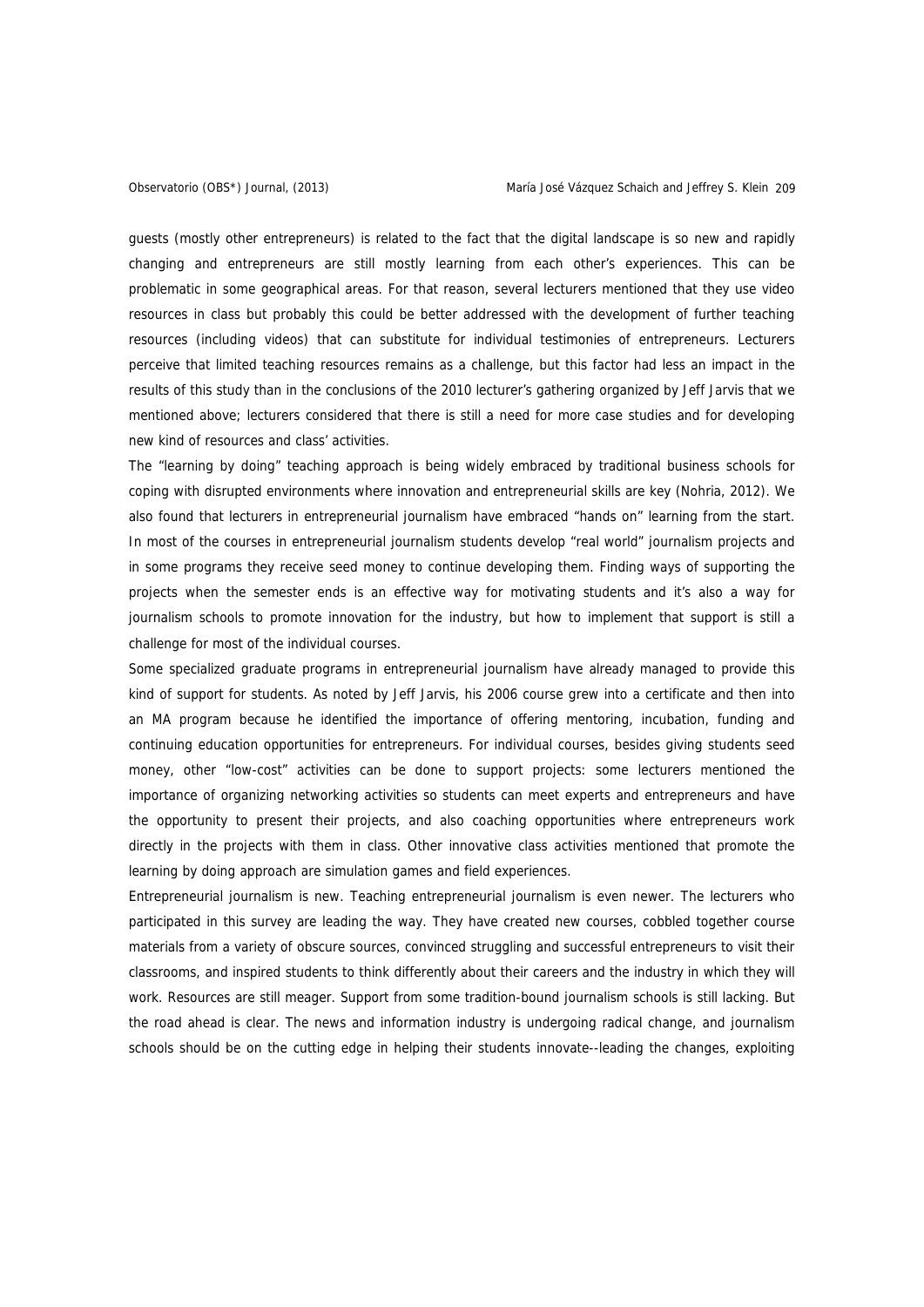the disruption, and improving journalism, rather than simply standing by and watching it disintegrate. We hope the lessons learned shared from our colleagues help, just a bit, in this important effort.

#### **References**

Anderson, C.W, Glaisyer, T., Smith J. & Rothfeld M. (2011). Shaping 21st century journalism. Leveraging a "Teaching Hospital Model" in journalism education. Washington, DC: New America Foundation.

Baines, D. & Kennedy C. (2010). An Education for Independence: Should Entrepreneurial Skills Be an Essential Part of the Journalist's Toolbox? Journalism Practice, 4 (1), 97-113.

Benkoil, D. (2010, September 3). Business, Entrepreneurial Skills Come to Journalism School. Retrieved from: <http://to.pbs.org/d0W6s1>

Blom, R. & Davenport L. (2012). Searching for the Core of Journalism Education: Program Directors Disagree on Curriculum Priorities. Journalism & Mass Communication Educator, 67 (1), 70-86.

Breiner, J. (2013, May 17). How J-schools are helping students develop entrepreneurial journalism skills. Retrieved from: [http://www.poynter.org/latest-news/top-stories/213701/how-j-schools-are-helping](http://www.poynter.org/latest-news/top-stories/213701/how-j-schools-are-helping-students-develop-entrepreneurial-journalism-skills/)[students-develop-entrepreneurial-journalism-skills/](http://www.poynter.org/latest-news/top-stories/213701/how-j-schools-are-helping-students-develop-entrepreneurial-journalism-skills/)

Ferrier, M. (2012, August). Media entrepreneurship: curriculum development and faculty perceptions of what students should know. Paper presented at the national convention of the Association for Education in Journalism and Mass Communication, Chicago.

Glenn, A. (2013, January 13). Trending in Journalism Education: Online Degrees; Entrepreneurship; Mobile Design. Retrieved from: [http://www.pbs.org/mediashift/2013/01/trending-in-journalism-education-online](http://www.pbs.org/mediashift/2013/01/trending-in-journalism-education-online-degrees-entrepreneurship-mobile-design008#sthash.QF0YJL7Y.dpuf)[degrees-entrepreneurship-mobile-design008#sthash.QF0YJL7Y.dpuf](http://www.pbs.org/mediashift/2013/01/trending-in-journalism-education-online-degrees-entrepreneurship-mobile-design008#sthash.QF0YJL7Y.dpuf)

Hunter, A. & Francois N. (2011). Equipping the Entrepreneurial Journalist: An Exercise in Creative Enterprise. Journalism & Mass Communication Educator, 66 (1), 9-24.